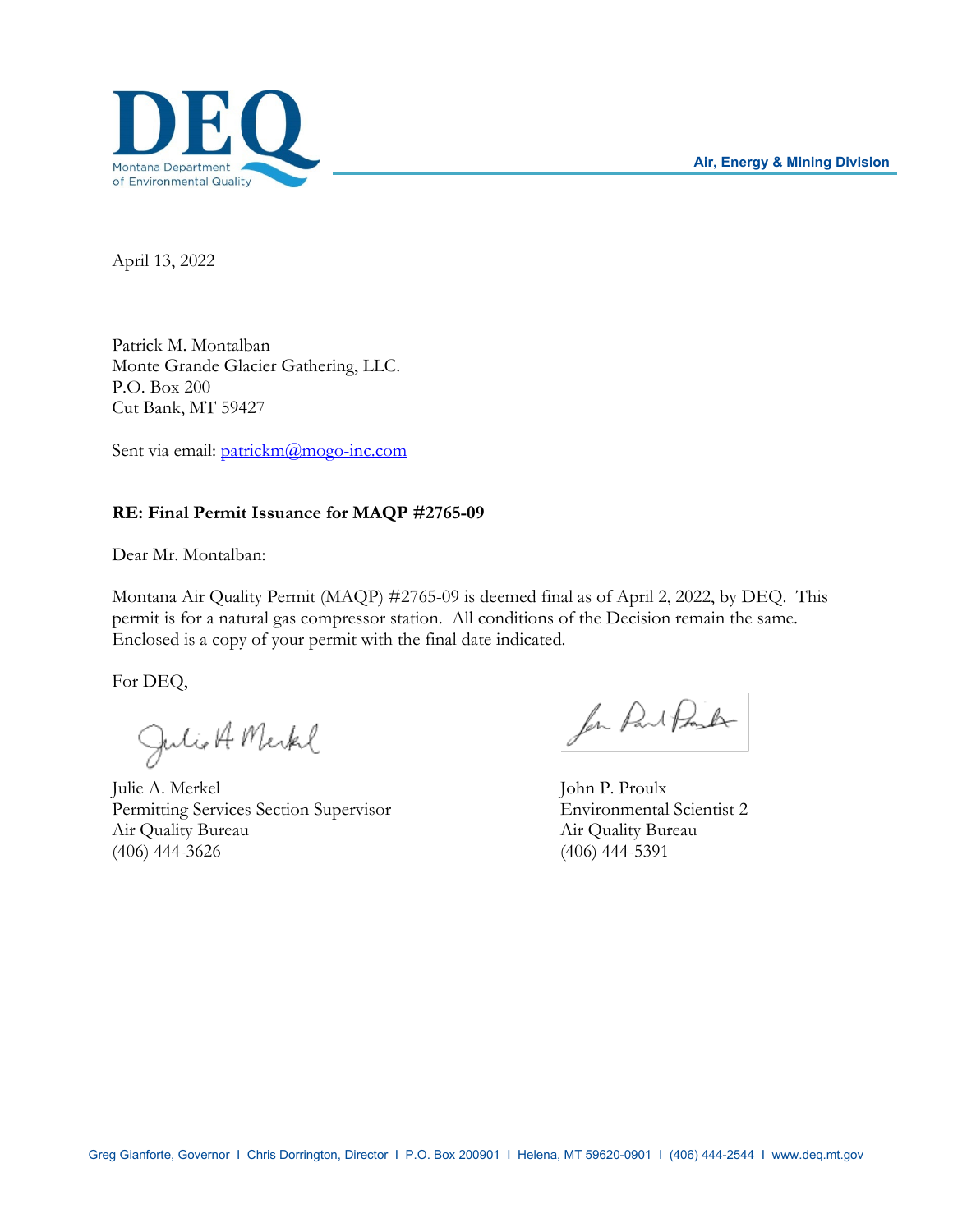**Montana Department of Environmental Quality**

**Air, Energy & Mining Division Air Quality Bureau**

T

 $\perp E$ 

STAN

Montana Air Quality Permit #2765-09

Monte Grande Glacier Gatherings, LLC. P.O. Box 200 Cut Bank, MT 59427

April 2, 2022

 $\frac{1}{2}$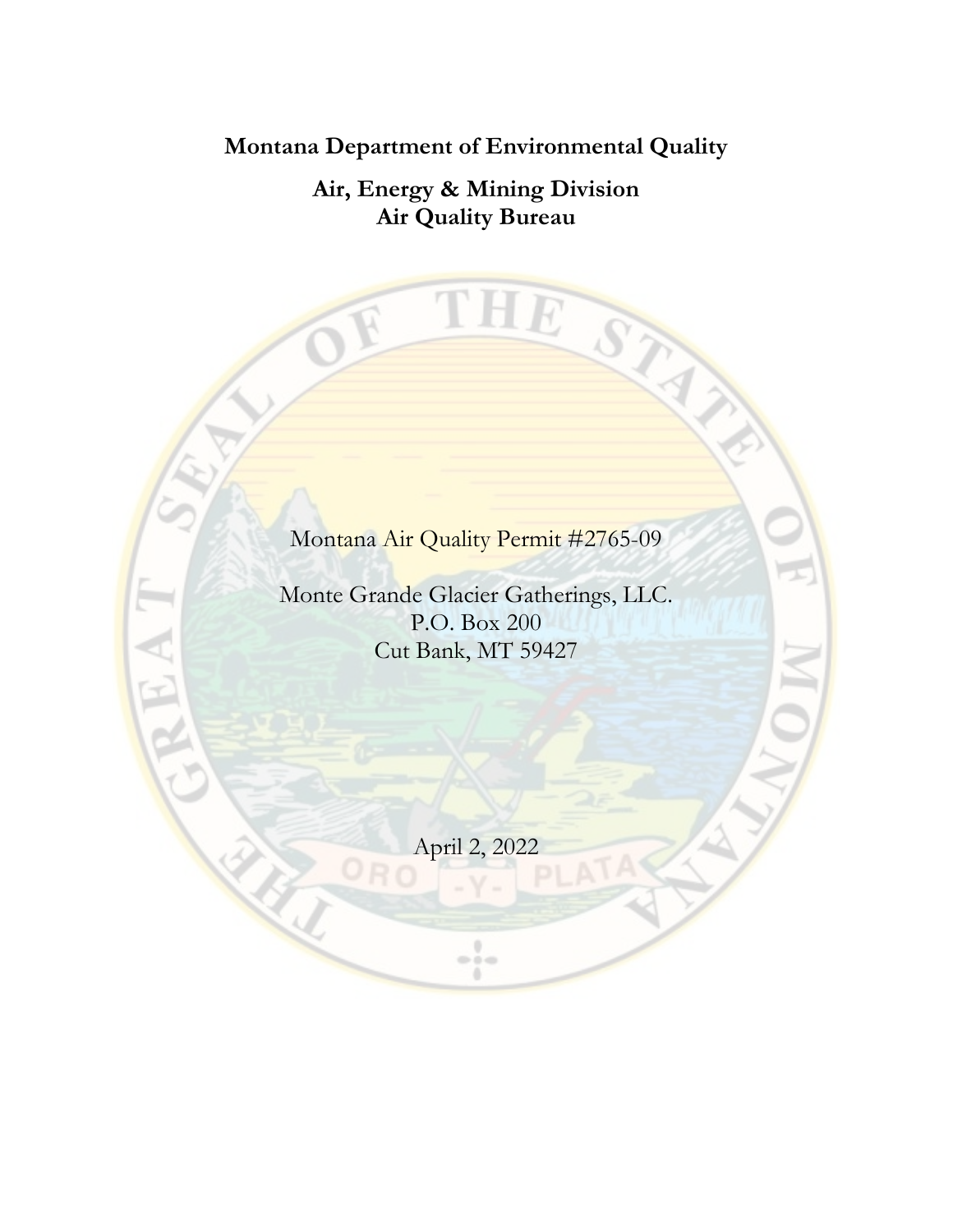## MONTANA AIR QUALITY PERMIT

Issued To: Monte Grande Glacier Gathering, LLC. MAQP #2765-09 Cut Bank Field, Station 002 Administrative Amendment (AA) P.O. Box 200 Received: 02/23/2022 Cut Bank, MT 59427 Department Decision on AA: 03/17/2022 Permit Final: 04/02/2022

A Montana Air Quality Permit (MAQP), with conditions, is hereby granted to Monte Grande Glacier Gathering, LLC. (MGGG) – Cut Bank Field, Station 002 pursuant to Sections 75-2-204 and 211 of the Montana Code Annotated (MCA), as amended, and the Administrative Rules of Montana (ARM) 17.8.740, *et. seq*., as amended, for the following:

Section I: Permitted Facilities

A. Plant Location

The MGGG Cut Bank Field, Station 002 is located in the SW $\frac{1}{4}$  of the SE $\frac{1}{4}$  of Section 33, Township 36 North, Range 5 West, in Glacier County, Montana. This facility is known as the Cut Bank Field, Station 002. A complete list of permitted equipment is contained in Section I.A. of the Permit Analysis.

B. Current Permit Action

On February 23, 2022, the Department of Environmental Quality, Air Quality Bureau (DEQ) received a request to transfer ownership of the MAQP for the Cut Bank Field, Station 002 from Omimex Canada, Ltd., to Monte Grande Glacier Gathering, LLC. The current permit action is an administrative amendment pursuant to the ARM 17.8.764 that transfers ownership of the MAQP, as requested and updated the permit to include current DEQ language and references.

Section II: Conditions and Limitations

- A. Emission Limitations
	- 1. Emissions from the 360 brake-horsepower (bhp) White Superior compressor engine shall not exceed the following (ARM 17.8.752):

| Oxides of Nitrogen $(NO_X^1)$    | 8.73 pounds per hour $(lb/hr)$ |
|----------------------------------|--------------------------------|
| Carbon Monoxide (CO)             | $1.59$ lb/hr                   |
| Volatile Organic Compounds (VOC) | $3.97$ lb/hr                   |

<span id="page-2-0"></span> ${}^{1}NOx$  reported as  $NO<sub>2</sub>$ .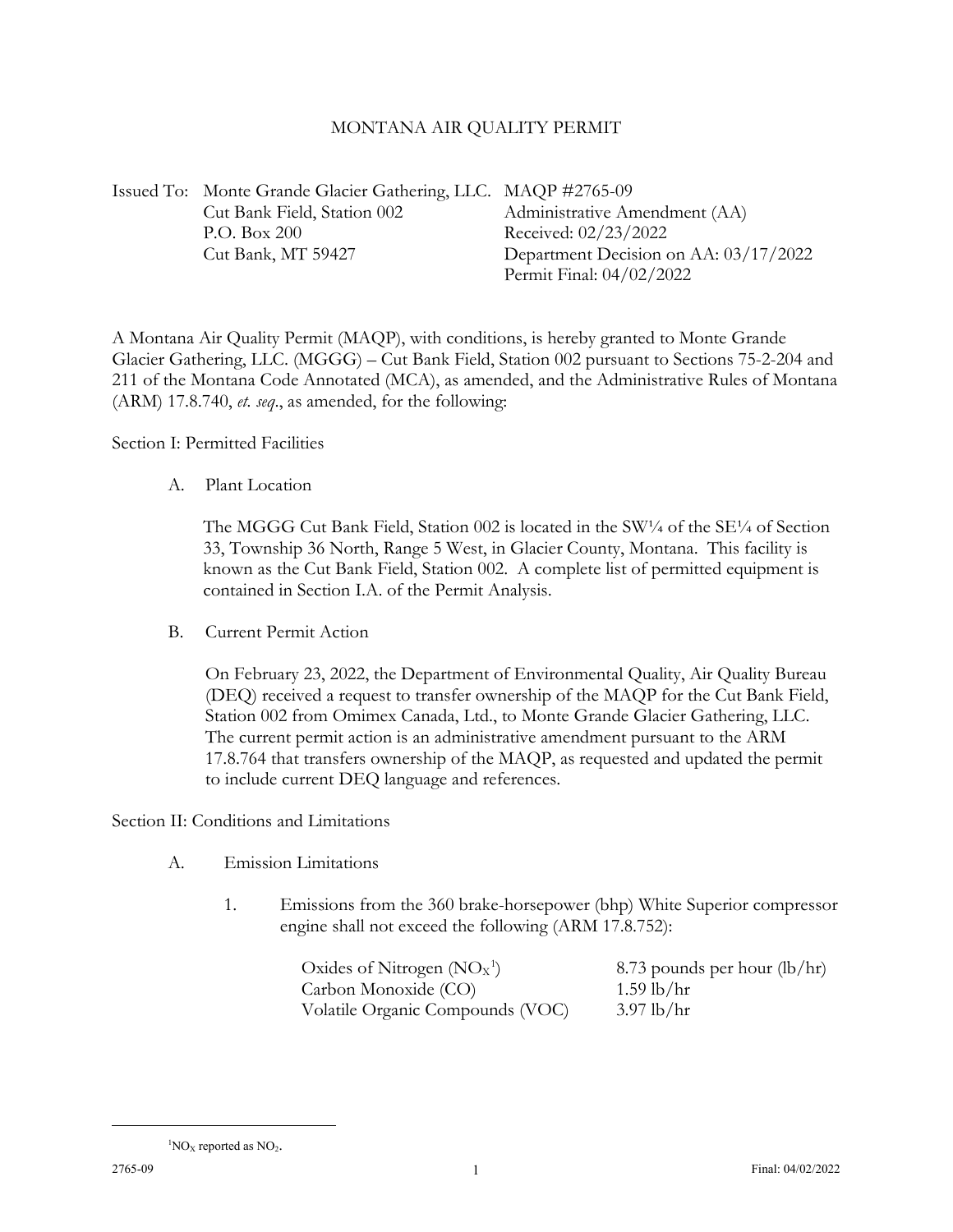2. Emissions from the 600 bhp White Superior compressor engine, with a Non-Selective Catalytic Reduction (NSCR) unit, shall not exceed the following (ARM 17.8.752):

> $NOx^1$  2.65 lb/hr  $CO$  3.97 lb/hr VOC 1.32 lb/hr

- 3. MGGG shall not cause or authorize emissions to be discharged into the outdoor atmosphere from any sources installed after November 23, 1968, that exhibit an opacity of 20% or greater averaged over 6 consecutive minutes (ARM 17.8.304).
- 4. MGGG shall not cause or authorize the use of any street, road, or parking lot without taking reasonable precautions to control emissions of airborne particulate matter (ARM 17.8.308).
- 5. MGGG shall treat all unpaved portions of the haul roads, access roads, parking lots, or general plant area with water and/or chemical dust suppressant as necessary to maintain compliance with the reasonable precautions limitation in Section II.A.4 (ARM 17.8.749).
- 6. MGGG shall operate all equipment to provide the maximum air pollution control for which it was designed (ARM 17.8.752).
- 7. MGGG shall comply with all applicable standards and limitations, reporting, recordkeeping and notification requirements contained in 40 Code of Federal Regulation (CFR) 63, Subpart ZZZZ, *National Emissions Standards for Hazardous Air Pollutants for Stationary Reciprocating Internal Combustion Engines*, and 40 CFR 60, Subpart JJJJ, Standards of Performance for Stationary Spark Ignition Internal Combustion Engines (ARM 17.8.340; ARM 18.7.342; 40 CFR 63, Subpart ZZZZ; and 40 CFR 60, Subpart JJJJ).
- B. Testing Requirements
	- 1. The 600 bhp White Superior compressor engine shall be tested concurrently for  $NO<sub>x</sub>$  and CO to demonstrate compliance with the  $NO<sub>x</sub>$  and CO emission limits contained in Section II.A.2. The station was last tested in April 2007. Testing shall continue on an every 4-year basis or according to another testing/monitoring schedule as may be approved by DEQ (ARM 17.8.105 and ARM 17.8.749).
	- 2. All compliance source tests shall be conducted in accordance with the Montana Source Test Protocol and Procedures Manual (ARM 17.8.106).
	- 3. DEQ may require further testing (ARM 17.8.105).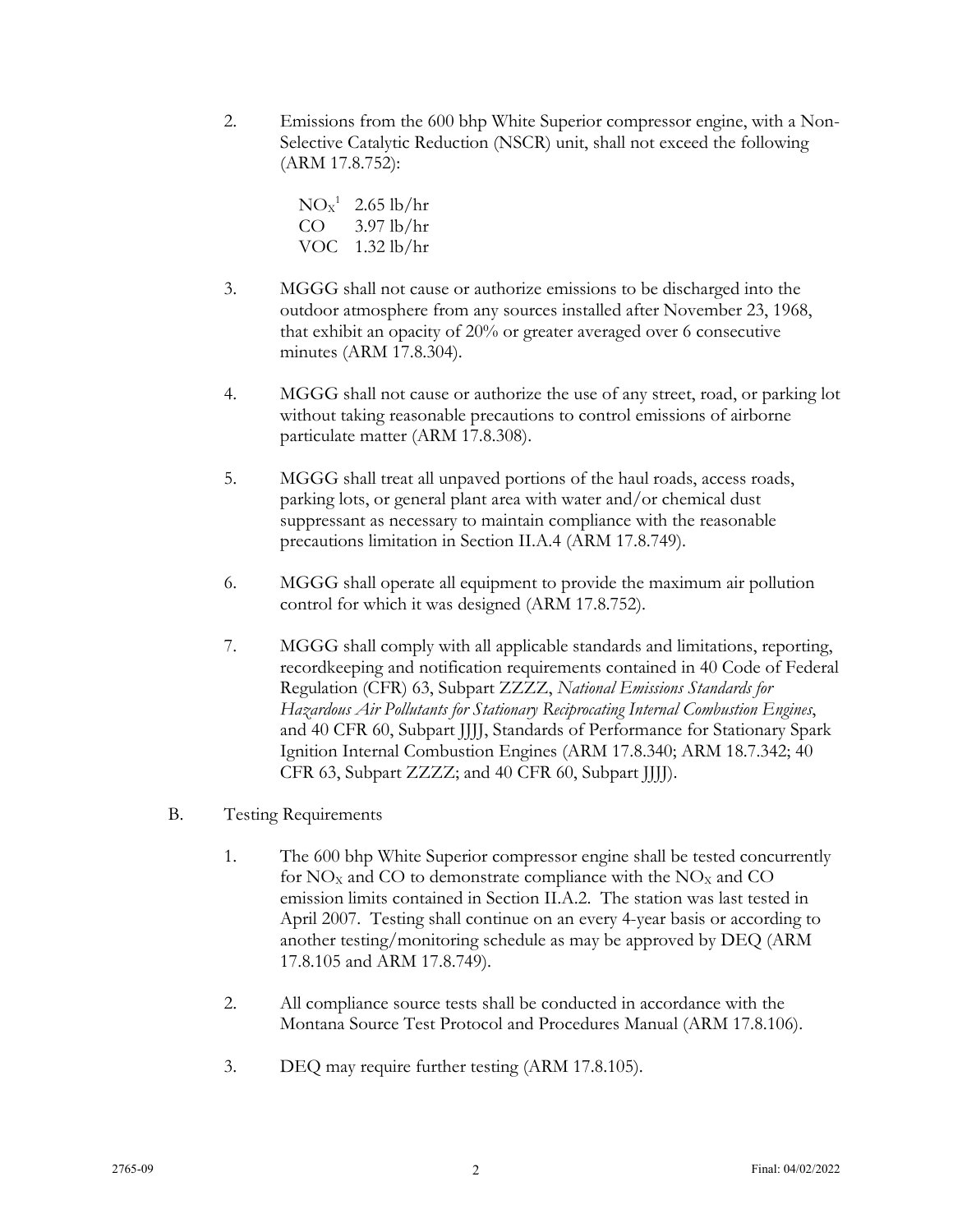- C. Operational Reporting Requirement
	- 1. MGGG shall supply DEQ with annual production information for all emission points, as required by DEQ, in the annual Emission Inventory request. The request will include, but is not limited to, all sources of emissions identified in the most recent emissions inventory report and in Section I.A. of the Permit Analysis.

Production information shall be gathered on a calendar-year basis and submitted to DEQ by the date required in the Emission Inventory request. Information shall be in units as required by DEQ. This information may be used to calculate operating fees, based on actual emissions from the facility, and/or to verify compliance with permit limitations (ARM 17.8.505).

- 2. MGGG shall notify DEQ of any construction or improvement project conducted pursuant to ARM 17.8.745, that would include the addition of a new emissions unit, change in control equipment, stack height, stack diameter, stack flow, stack gas temperature, source location, or fuel specifications, or would result in an increase in source capacity above its permitted operation. The notice must be submitted to DEQ, in writing, 10 days prior to start-up or use of the proposed de minimis change, or as soon as reasonably practicable in the event of an unanticipated circumstance causing the de minimis change and must include the information requested in ARM 17.8.745(1)(d) (ARM 17.8.745).
- 3. All records compiled in accordance with this permit must be maintained by MGGG as a permanent business record for at least 5 years following the date of the measurement, must be available at the plant site for inspection by DEQ, and must be submitted to DEQ upon request (ARM 17.8.749).

## Section III: General Conditions

- A. Inspection MGGG shall allow DEQ's representatives access to the source at all reasonable times for the purpose of making inspections, surveys, collecting samples, obtaining data, auditing any monitoring equipment (Continuous Emissions Monitoring Systems (CEMS), Continuous Emissions Rate Monitoring System (CERMS)) or observing any monitoring or testing, and otherwise conducting all necessary functions related to this permit.
- B. Waiver The permit and all the terms, conditions, and matters stated herein shall be deemed accepted, if MGGG fails to appeal as indicated below.
- C. Compliance with Statutes and Regulations Nothing in this subchapter shall be construed as relieving MGGG of the responsibility for complying with any applicable federal or Montana statute, rule, or standard, except as specifically provided in ARM 17.8.740, *et seq.* (ARM 17.8.756).
- D. Enforcement Violations of limitations, conditions and requirements contained herein may constitute grounds for permit revocation, penalties or other enforcement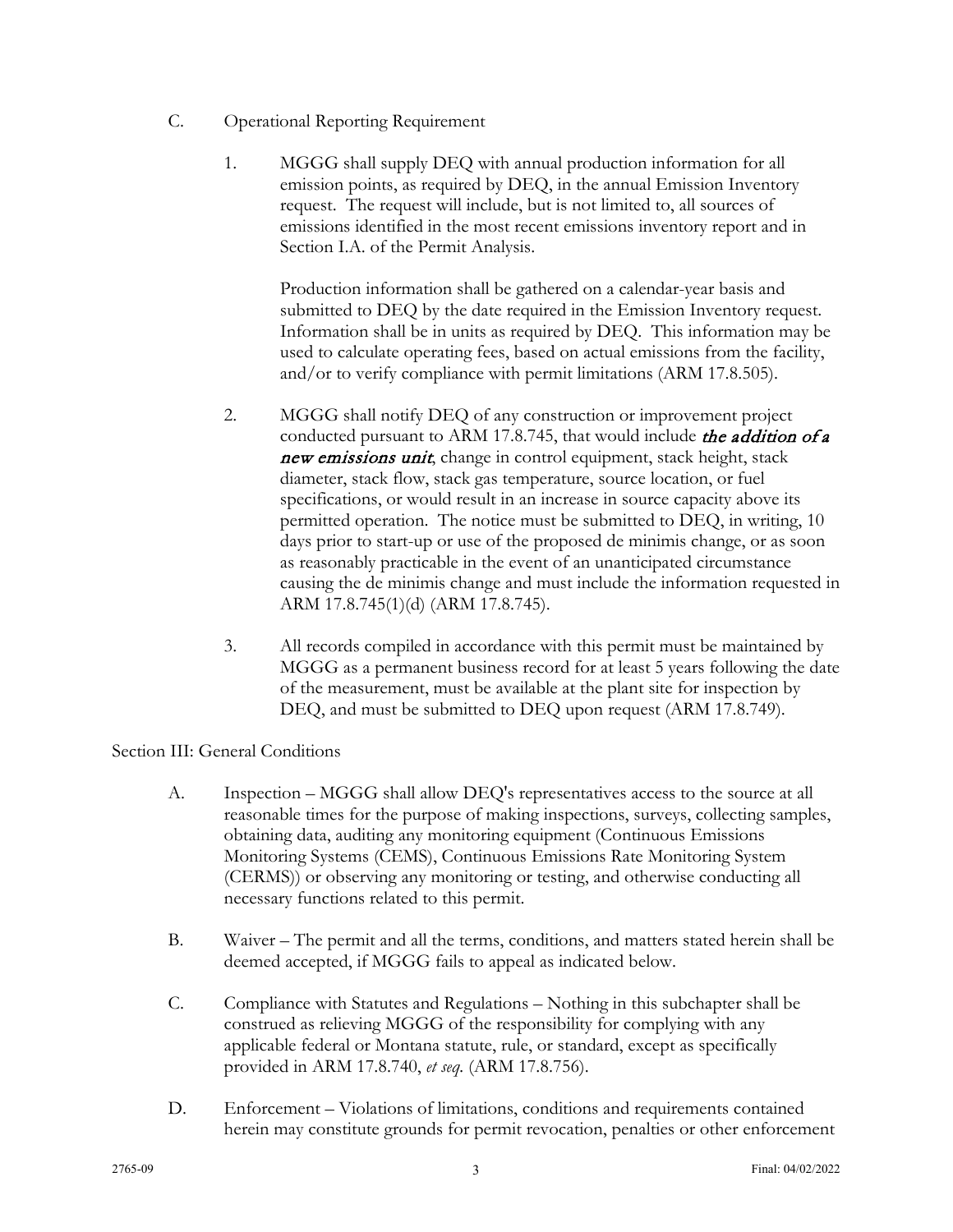as specified in Section 75-2-401, *et seq.*, MCA.

E. Appeals – Any person or persons jointly or severally adversely affected by DEQ's decision may request, within 15 days after DEQ renders its decision, upon affidavit setting forth the grounds therefore, a hearing before the Board of Environmental Review (Board).

A hearing shall be held under the provisions of the Montana Administrative Procedures Act. The filing of a request for a hearing does not stay DEQ's decision, unless the Board issues a stay upon receipt of a petition and a finding that a stay is appropriate under Section 75-2-211(11)(b), MCA. The issuance of a stay on a permit by the Board postpones the effective date of DEQ's decision until the conclusion of the hearing and issuance of a final decision by the Board. If a stay is not issued by the Board, DEQ's decision on the application is final 16 days after DEQ's decision is made.

- F. Permit Inspection As required by ARM 17.8.755, Inspection of Permit, a copy of the air quality permit shall be made available for inspection by DEQ personnel at the location of the permitted source.
- G. Air Quality Operation Fees Pursuant to Section 75-2-220, MCA, failure to pay the annual operation fee by MGGG may be grounds for revocation of this permit, as required by that section and rules adopted thereunder by the Board.
- H. Duration of Permit Construction or installation must begin or contractual obligations entered into that would constitute substantial loss within 3 years of permit issuance and proceed with due diligence until the project is complete or the permit shall expire (ARM 17.8.762).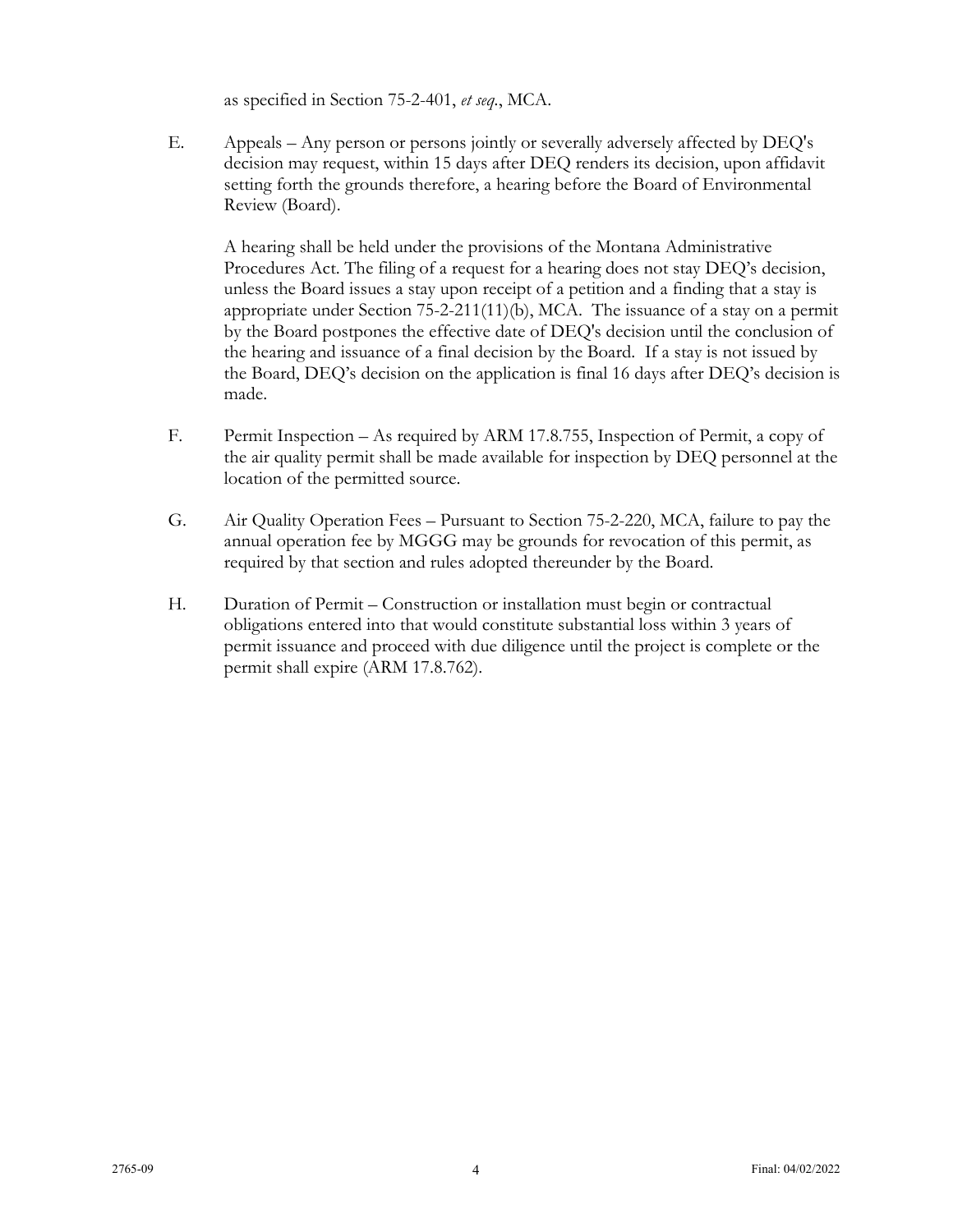Montana Air Quality Permit (MAQP) Analysis Omimex Canada, Ltd. Cut Bank Field, Station 002 MAQP #2765-09

#### I. Introduction/Process Description

Omimex Canada, Ltd. (Omimex) – Cut Bank Field, Station 002 operates a compressor station and associated equipment, located in the SW $\frac{1}{4}$  of the SE $\frac{1}{4}$  of Section 33, Township 36 North, Range 5 West, in Glacier County, Montana.

#### A. Permitted Equipment

The MGGG facility includes:

One 360 brake-horsepower (bhp) White Superior compressor engine (installed 1982) One 600 bhp White Superior compressor engine (installed 1984) One 150 thousand British thermal units per hour (MBtu/hr) Olman Heath reboiler Two 120 MBtu/hr Heater Hotomatics One 30 MBtu/hr Heater Coleman One 80 MBtu/hr Little Giant heater

B. Source Description

The complex has two primary purposes. The first is to pump the field gas up to the required pressure in the natural gas transmission system. Compression of the gas is accomplished using both compressors described above. Three heaters provide heat to the various station facilities.

The second purpose of the complex is too "dry" the gas as it is being processed. The gas contains some moisture, which must be removed from the system prior to being sent into the transmission system. This is accomplished with a dehydrator, also commonly called a reboiler or glycol unit.

The gas is treated with a glycol solution, which absorbs the water in the gas stream. The glycol solution is then heated to about 300 degrees Fahrenheit (°F) to drive off the water and return the glycol. The heat necessary for this activity is generated by burning natural gas in the dehydrator reboiler. This unit will have a heat input of approximately 150 MBtu/hr. The reboiler is small by industrial standards, having a size approximately equivalent to a typical natural gas-fired small office heating system.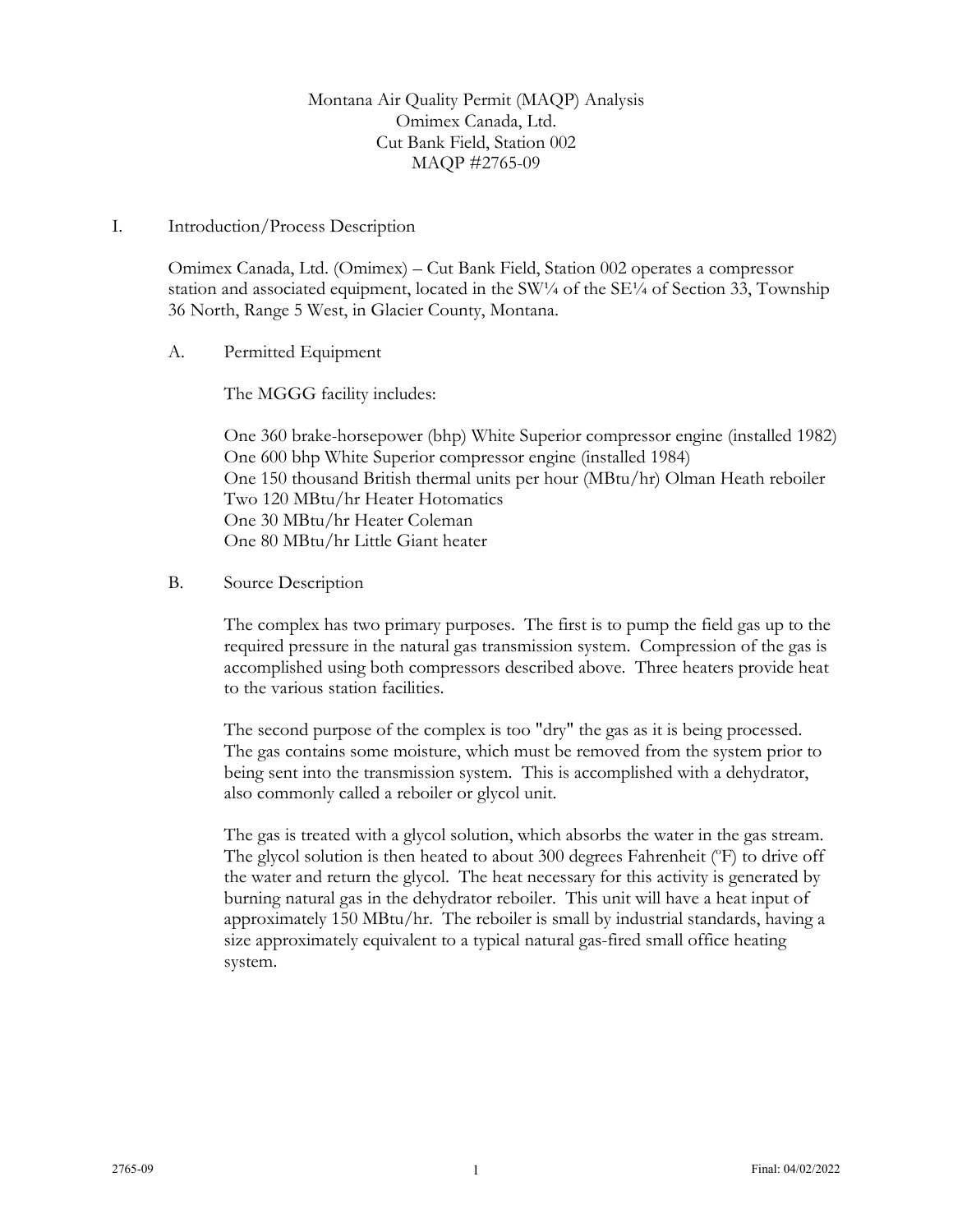### C. Permit History

On June 22, 1993, Montana Power Company – Cut Bank Field, Station 002 (Montana Power Company – Station 002) was issued **MAQP #2765-00** for the operation of their compressor station and associated equipment, located in the SW<sup>1</sup>/4 of the SE¼ of Section 33, Township 36 North, Range 5 West, in Glacier County near Cut Bank, Montana. The station was identified as the Cut Bank Field, Station 002.

A Best Available Control Technology (BACT) determination was required for the 360 bhp White Superior compressor engine and the 600 bhp White Superior compressor engine since they were not operating at the same location prior to March 16, 1979.

Based on the BACT analysis for the 360 bhp White Superior compressor engine, the Department of Environmental Quality (DEQ) determined that BACT for this source was the proper operation of the engine to maintain compliance with the emission limitations in Section II.A.1 of MAQP #2765-00.

Based on the BACT analysis for the 600 bhp (de-rated) White Superior compressor engine, DEQ determined that BACT required the installation and operation of a Non-Selective Catalytic Reduction (NSCR) unit capable of meeting the limitations in Section II.A.2 of MAQP #2765-00.

The Olman Heath 150 MBtu/hour dehydrator (reboiler) and the heaters at the Cut Bank Field, Station 002 were minor sources. Based on previous determinations, the BACT for these sources was determined to be no control.

On December 17, 1993, Montana Power – Station 002 requested a modification to MAQP #2765-00 to revise the emission limitation units from gram per brake horsepower-hour (g/bhp-hr) to pounds per hour (lb/hr). The revision allowed operational flexibility to account for varying parameters such as engine revolutions per minute (rpm), operating load (in bhp), ambient air temperature, gas temperature, site, elevation, fuel gas quality, air/fuel ratio (AFR), field gas conditions, etc. Also, to clarify nitrogen oxides ( $NO_X$ ) mass emission calculations,  $NO_X$  emission limitations were identified as nitrogen dioxide (NO2). On February 9, 1994, **MAQP #2765-01** became final.

As part of this permit modification, the testing requirements for the 360 bhp White Superior compressor engine were removed. Removing the testing requirements for this engine was consistent with DEQ's testing policy. The 360 bhp White Superior compressor engine was last tested and demonstrated compliance on October 13, 1993. The rule references and the permitting language were also changed to reflect the format used for writing permits at the time of permit issuance. **MAQP #2765- 02** replaced MAQP #2765-01.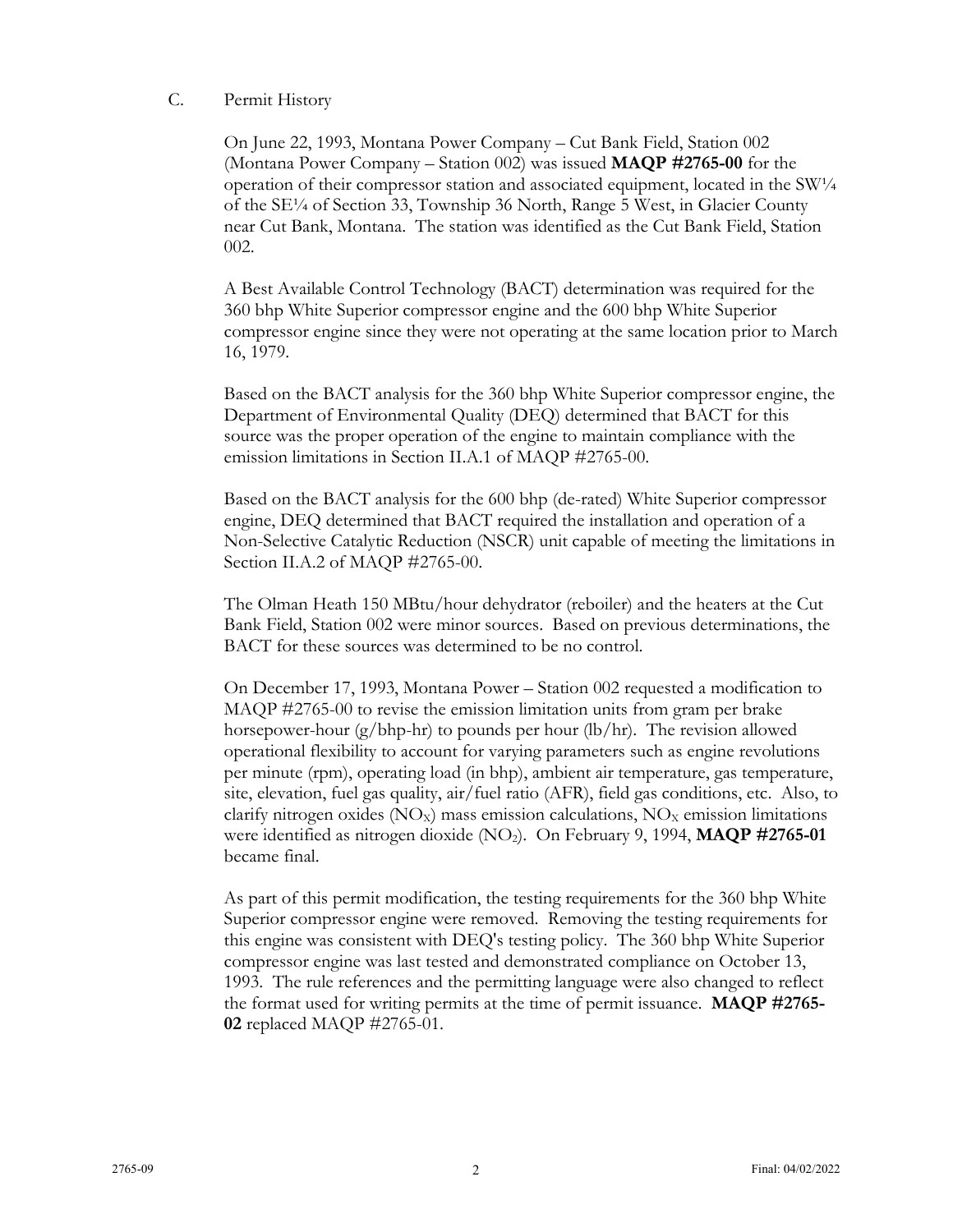The permit action was a modification to MAQP #2765-02. The Montana Power Company requested a name change to Montana Power Gas Company. The appropriate references in the permit were changed to reflect the name change. In addition, the permit was updated to reflect the current format used for writing permits. **MAQP #2765-03** replaced MAQP #2765-02. On March 8, 1999, MAQP #2765-03 became final.

On January 22, 2002, DEQ received a notice of corporate merger and name change from the Montana Power Gas Company to PanCanadian Energy Resources, Inc. (PanCanadian). The letter notified DEQ that Montana Power Gas Company, Xeno, Inc., and Entech Gas Ventures, Inc. merged into North American Resources Company (NARCO) as of January 1, 2002. The letter also stated that at the same time, NARCO changed its corporate name to PanCanadian. In addition, on April 18, 2002, DEQ received a letter from PanCanadian requesting a name change from PanCanadian to EnCana Energy Resources, Inc. (EnCana). The permit action transferred the permit from Montana Power Gas Company to EnCana and updated the permit with current permit language and rule references used by DEQ. **MAQP #2765-04** replaced MAQP #2765-03.

On April 30, 2003, DEQ received a letter from EnCana requesting that DEQ add testing requirements, which were inadvertently removed during the last permitting action (MAQP #2765-04), back into the permit. The permit action added the testing requirements back into the permit and updated the permit to reflect current permit language and rule references used by DEQ. **MAQP #2765-05** replaced MAQP #2765-04.

On June 5, 2003, DEQ received a letter from EnCana requesting DEQ change the corporate name on MAQP #2765-05 from EnCana to Encana Gathering Services (USA), Inc. (EnCana Gathering). The permit action changed the corporate name on MAQP #2765-05 from EnCana to EnCana Gathering. **MAQP #2765-06** replaced MAQP #2765-05.

On March 5, 2004, DEQ received a letter from Omimex requesting DEQ change the corporate name on MAQP #2765-06 from EnCana Gathering to Omimex. The permit action changed the corporate name on MAQP #2765-06. **MAQP#2765-07** replaced MAQP #2765-06.

On October 16, 2012, DEQ received a de minimis request for the addition of a 80- MBtu/hr Little Giant Heater to the MAQP. **MAQP #2765-08** replaced MAQP #2765-07.

#### D. Current Permit Action

On February 23, 2022, the Department of Environmental Quality, Air Quality Bureau (DEQ) received a request to transfer ownership of the MAQP for the Cut Bank Field, Station 002 from Omimex Canada, Ltd., to Monte Grande Glacier Gathering, LLC. The current permit action is an administrative amendment pursuant to the ARM 17.8.764 that transfers ownership of the MAQP, as requested and updated the permit to include current DEQ language and references. **MAQP #2765-09** replaces MAQP #2765-08.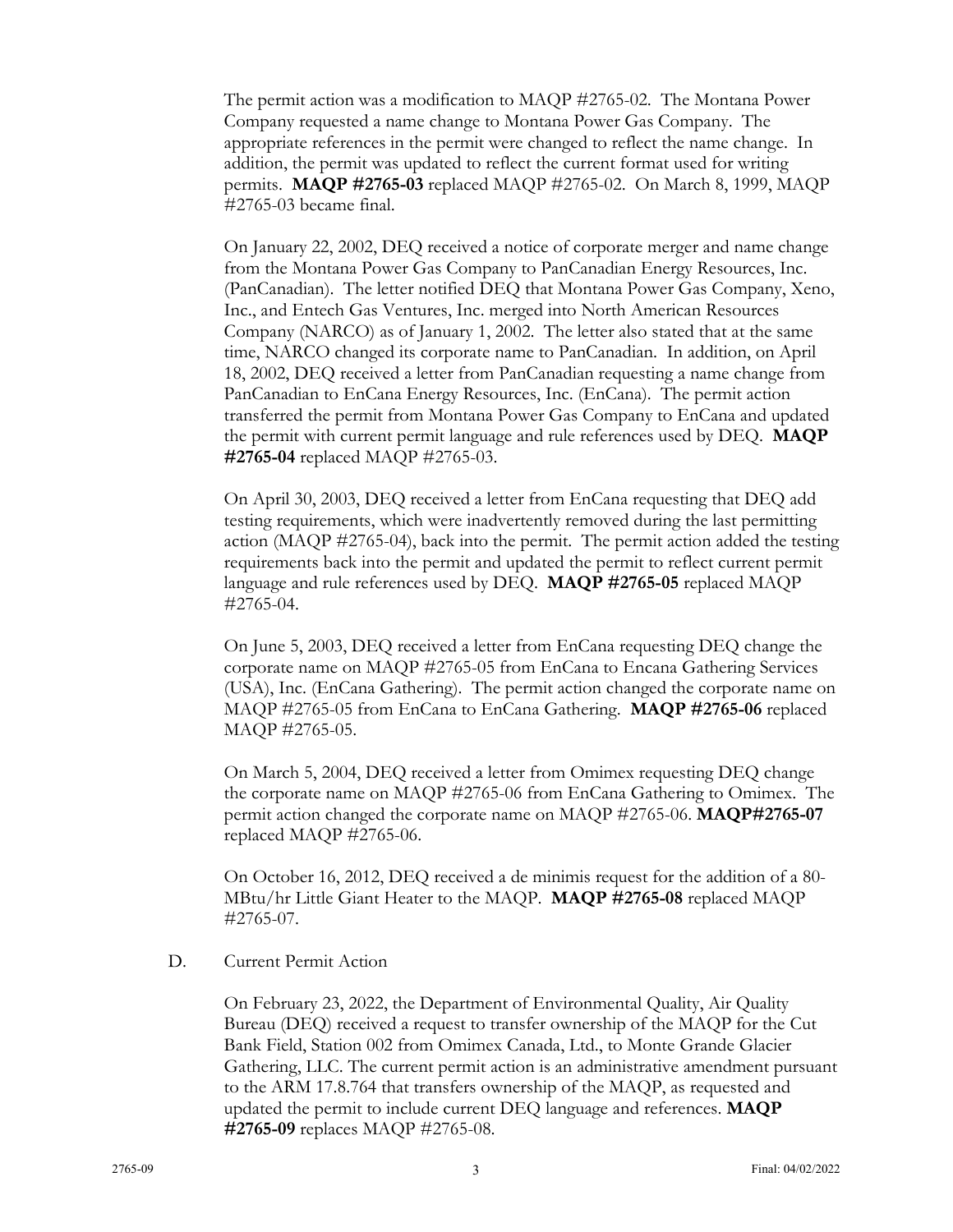## E. Additional Information

Additional information, such as applicable rules and regulations, Best Available Control Technology (BACT)/Reasonably Available Control Technology (RACT) determinations, air quality impacts, and Environmental Assessments, is included in the analysis associated with each change to the permit.

## II. Applicable Rules and Regulations

The following are partial explanations of some applicable rules and regulations that apply to the facility. The complete rules are stated in the Administrative Rules of Montana (ARM) and are available, upon request, from DEQ. Upon request, DEQ will provide references for the locations of complete copies of all applicable rules and regulations or copies where appropriate.

- A. ARM 17.8, Subchapter 1 General Provisions, including, but not limited to:
	- 1. ARM 17.8.101 Definitions. This rule includes a list of applicable definitions used in this chapter, unless indicated otherwise in a specific subchapter.
	- 2. ARM 17.8.105 Testing Requirements. Any person or persons responsible for the emission of any air contaminant into the outdoor atmosphere shall, upon written request of DEQ, provide the facilities and necessary equipment (including instruments and sensing devices), and shall conduct tests, emission or ambient, for such periods of time as may be necessary using methods approved by DEQ.
	- 3. ARM 17.8.106 Source Testing Protocol. The requirements of this rule apply to any emission source testing conducted by DEQ, any source, or other entity as required by any rule in this chapter, or any permit or order issued pursuant to this chapter, or the provisions of the Clean Air Act of Montana, 75-2-101, *et seq*., Montana Code Annotated (MCA).

MGGG shall comply with the requirements contained in the Montana Source Test Protocol and Procedures Manual, including, but not limited to, using the proper test methods and supplying the required reports. A copy of the Montana Source Test Protocol and Procedures Manual is available from DEQ upon request.

- 4. ARM 17.8.110 Malfunctions. (2) DEQ must be notified promptly by telephone whenever a malfunction occurs that can be expected to create emissions in excess of any applicable emission limitation or to continue for a period greater than 4 hours.
- 5. ARM 17.8.111 Circumvention. (1) No person shall cause or permit the installation or use of any device or any means that, without resulting in reduction in the total amount of air contaminant emitted, conceals or dilutes an emission of air contaminant that would otherwise violate an air pollution control regulation. (2) No equipment that may produce emissions shall be operated or maintained in such a manner as to create a public nuisance.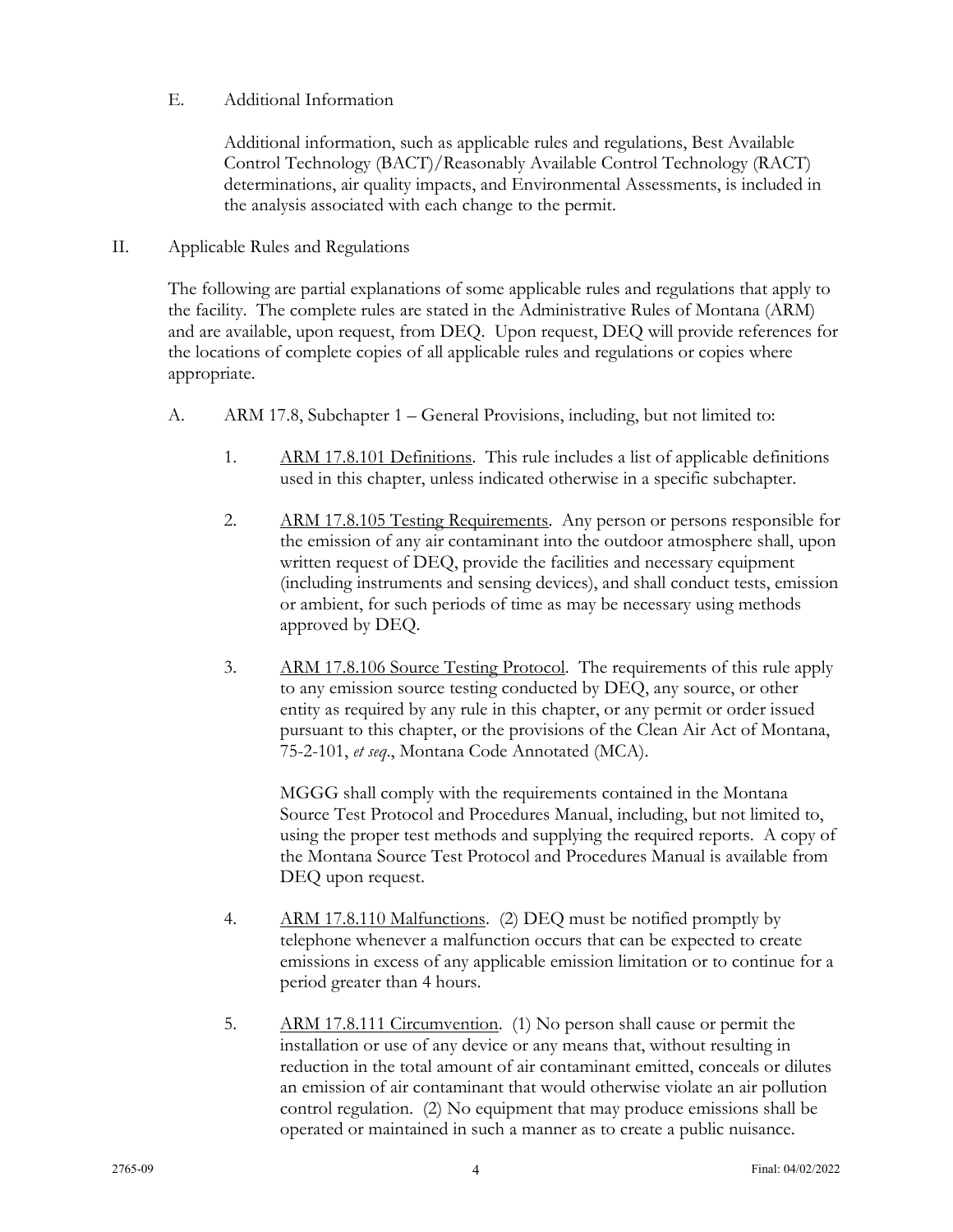- B. ARM 17.8, Subchapter 2 Ambient Air Quality, including, but not limited to:
	- 1. ARM 17.8.204 Ambient Air Monitoring
	- 2. ARM 17.8.210 Ambient Air Quality Standards for Sulfur Dioxide
	- 3. ARM 17.8.211 Ambient Air Quality Standards for Nitrogen Dioxide
	- 4. ARM 17.8.212 Ambient Air Quality Standards for Carbon Monoxide
	- 5. ARM 17.8.213 Ambient Air Quality Standards for Ozone
	- 6. ARM 17.8.214 Ambient Air Quality Standard for Hydrogen Sulfide
	- 7. ARM 17.8.220 Ambient Air Quality Standard for Settled Particulate Matter
	- 8. ARM 17.8.221 Ambient Air Quality Standard for Visibility
	- 9. ARM 17.8.222 Ambient Air Quality Standards for Lead
	- 10. ARM 17.8.223 Ambient Air Quality Standard for PM<sub>10</sub>

MGGG must maintain compliance with the applicable ambient air quality standards.

- C. ARM 17.8, Subchapter 3 Emission Standards, including, but not limited to:
	- 1. ARM 17.8.304 Visible Air Contaminants. (1) This rule requires that no person may cause or authorize emissions to be discharged to an outdoor atmosphere from any source installed on or before November 23, 1968, that exhibit an opacity of 40% or greater averaged over 6 consecutive minutes. (2) This rule requires that no person may cause or authorize emissions to be discharged to an outdoor atmosphere from any source installed after November 23, 1968, that exhibit an opacity of 20% or greater averaged over 6 consecutive minutes.
	- 2. ARM 17.8.308 Particulate Matter, Airborne. (1) This rule requires an opacity limitation of less than 20% for all fugitive emissions sources and that reasonable precautions are taken to control emissions of airborne particulate matter. (2) Under this rule, MGGG shall not cause or authorize the use of any street, road, or parking lot without taking reasonable precautions to control emissions of airborne particulate matter.
	- 3. ARM 17.8.309 Particulate Matter, Fuel Burning Equipment. This rule requires that no person shall cause, allow, or permit to be discharged into the atmosphere particulate matter caused by the combustion of fuel in excess of the amount determined by this rule.
	- 4. ARM 17.8.310 Particulate Matter, Industrial Process. This rule requires that no person shall cause, authorize, or permit to be discharged into the atmosphere particulate matter in excess of the amount set forth in this rule.
	- 5. ARM 17.8.322 Sulfur Oxide Emissions--Sulfur in Fuel. (5) Commencing July 1, 1971, no person shall burn any gaseous fuel, containing sulfur compounds, in excess of 50 grains per 100 cubic feet of gaseous fuel, calculated as hydrogen sulfide at standard conditions. MGGG will burn pipeline quality natural gas in the permitted equipment, which will meet this limitation.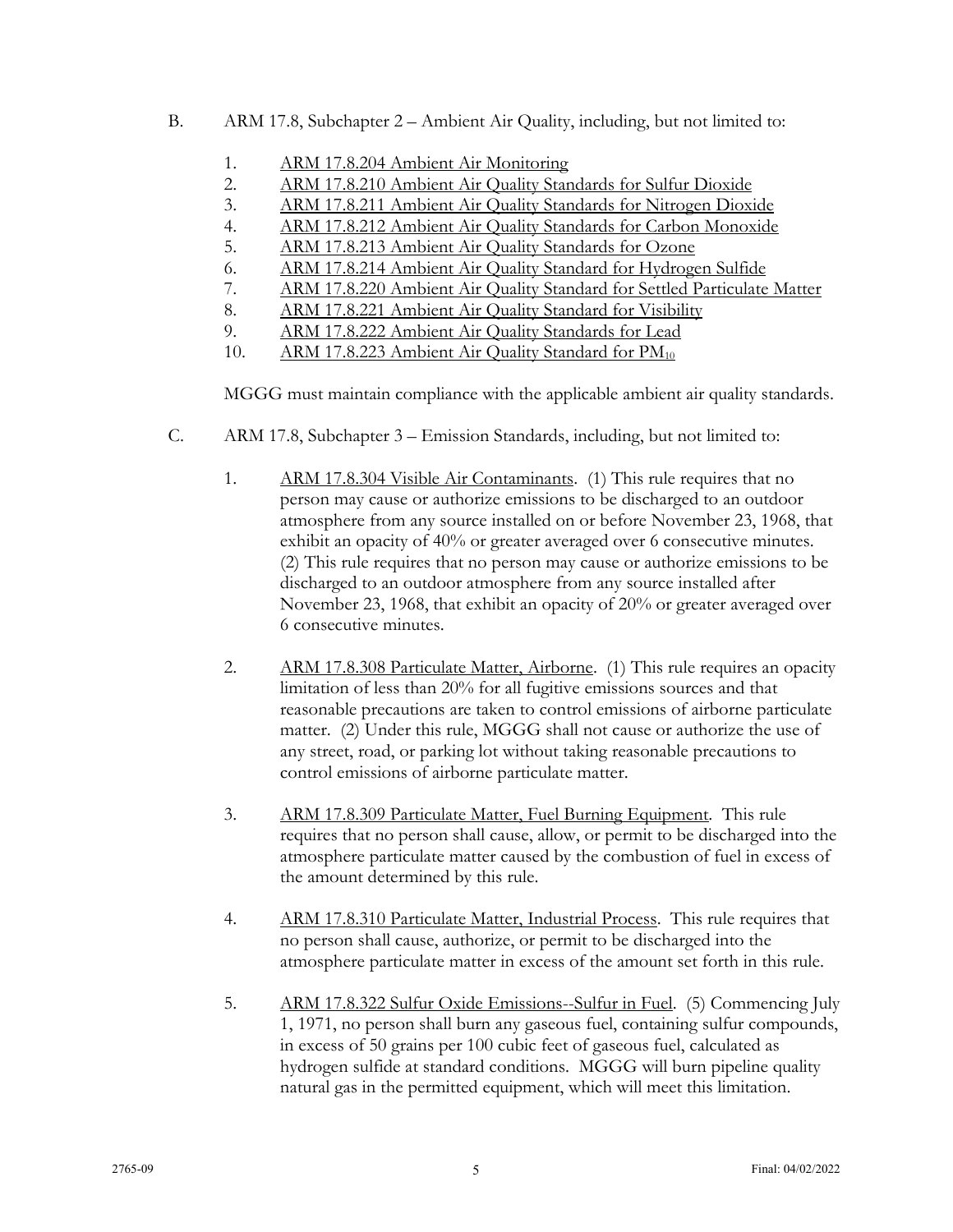- 6. ARM 17.8.324 Hydrocarbon Emissions--Petroleum Products. (3) No person shall load or permit the loading of gasoline into any stationary tank with a capacity of 250 gallons or more from any tank truck or trailer, except through a permanent submerged fill pipe, unless such tank is equipped with a vapor loss control device as described in (1) of this rule.
- 7. ARM 17.8.340 Standards of Performance for New Stationary Sources. The owner or operator of any stationary source or modification, as defined and applied in 40 Code of Federal Regulations (CFR) Part 60, New Source Performance Standards (NSPS), shall comply with the standards and provisions of 40 CFR Part 60.
	- a.  $\frac{40 \text{ CFR } 60, \text{Subpart A} \text{General Provisions apply to all equipment or}}{40 \text{ CFR } 60, \text{Subpart A} \text{General Provisions apply to all equipment or}}$ facilities subject to an NSPS Subpart as listed below:
	- b. The MGGG facility is not an NSPS affected source because it does not meet any of the definitions of a natural gas processing plant, as defined in 40 CFR Part 60, Subpart KKK, or any other subpart under 40 CFR Part 60, as the facility was constructed prior to January 20, 1984.
	- c. 40 CFR 60, Subpart JJJJ Standards of Performance for Stationary Spark Ignition Internal Combustion Engines. The provisions of this subpart are applicable to owners and operators of stationary spark ignition internal combustion engines (SI ICE) that commence construction after June 12, 2006, where the engines are less than 500 horsepower (hp) and are manufactured on or after July 1, 2008. For the purposes of this subpart, the date that construction commences is the date the engine is ordered. The SI ICE engines associated with MAQP #2765-09 that are less than 500 hp are potentially subject to the provisions of this subpart depending upon the date of construction and manufacture.
- 8. ARM 17.8.342 Emission Standards for Hazardous Air Pollutants for Source Categories. The source, as defined and applied in 40 CFR 63, shall comply with the requirements of 40 CFR 63, as listed below:
	- a.  $\frac{40 \text{ CFR } 63, \text{Subpart A} \text{General Provisions apply to all equipment or}}{40 \text{ CFR } 63, \text{Subpart A} \text{General Provisions apply to all equipment or}}$ facilities subject to an New Emissions Standard for Hazardous Air Pollutants (NESHAP) Subpart as listed below:
	- b. 40 CFR 63, Subpart HH National Emission Standards for Hazardous Air Pollutants From Oil and Natural Gas Production Facilities. Owners or operators of oil and natural gas production facilities, as defined and applied in 40 CFR Part 63 shall comply with the applicable provisions of 40 CFR 63, Subpart HH. In order for a natural gas production facility to be subject to 40 CFR 63, Subpart HH requirements, certain criteria must be met.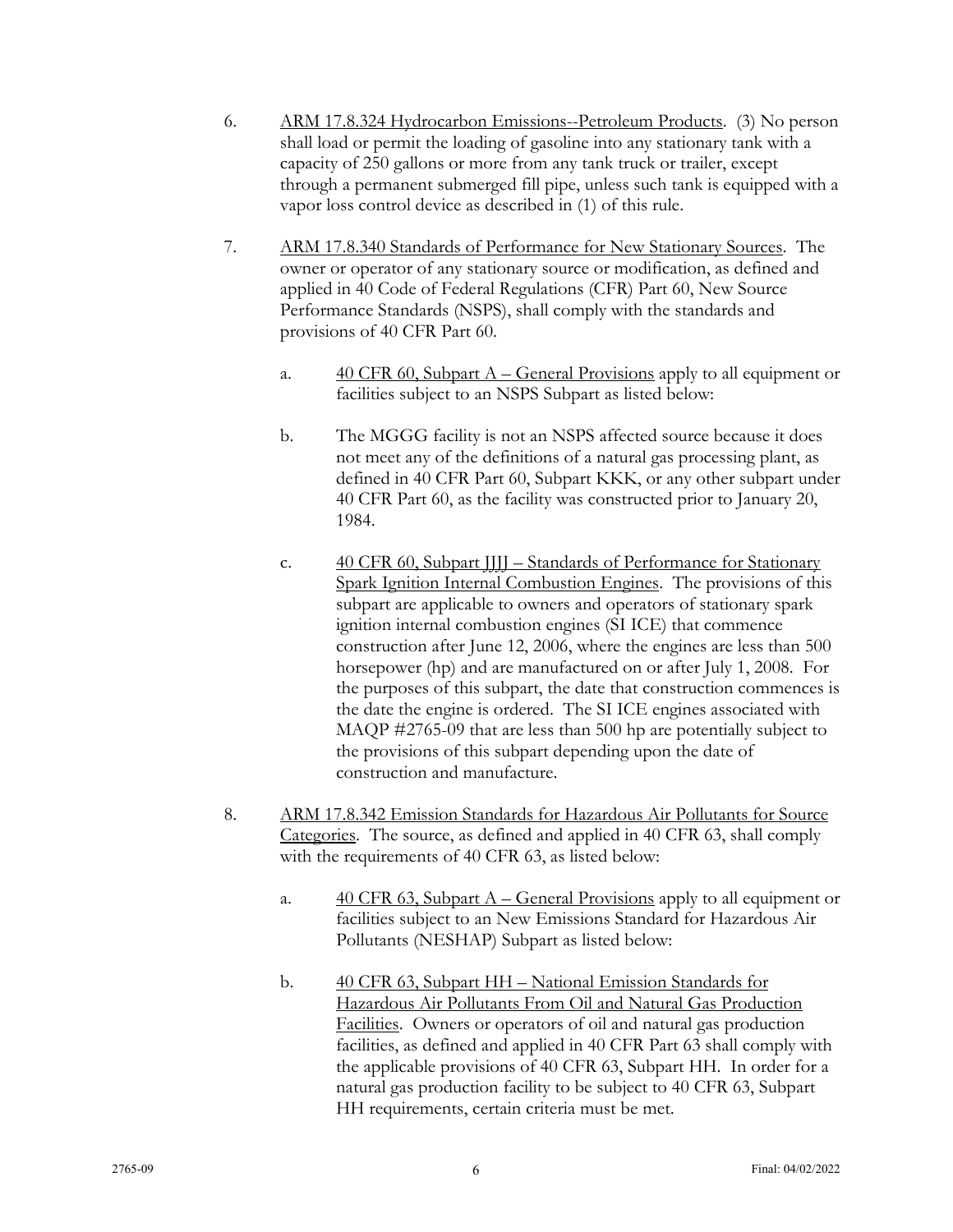First, a facility must either process, upgrade, or store natural gas prior to the point at which natural gas enters the natural gas transmission and storage source category or is delivered to a final end user. Second, the facility must also contain an affected source as specified in paragraphs (b)(1) or (b)(2) of 40 CFR 63, Subpart HH. Finally if the criteria are met, and the exemptions contained in paragraphs  $(e)(1)$  and  $(e)(2)$  of 40 CFR 63, Subpart HH do not apply, the facility is subject to the applicable provisions of 40 CFR 63, Subpart HH. The facility can be either a major or area source of HAPs. MGGG is potentially subject to Subpart HH.

- c. 40 CFR 63, Subpart HHH National Emission Standards for Hazardous Air Pollutants From Natural Gas Transmission and Storage Facilities. This subpart applies to owners and operators of natural gas transmission and storage facilities that transport or store natural gas prior to entering the pipeline to a local distribution company or to a final end user (if there is no local distribution company), and that are major sources of hazardous air pollutant (HAP) emissions as defined in 40 CFR Part 63.1271. MGGG is not a major source of HAP emissions; therefore, this subpart does not apply.
- d. 40 CFR 63, Subpart ZZZZ National Emission Standards for Hazardous Air Pollutants For Stationary Reciprocating Internal Combustion Engines (RICE). The provisions of Subpart ZZZZ established national emission and operating limitations for HAPs emitted from stationary RICE located at major and area sources of HAP emissions, except RICE being tested at a stationary test cell/stand. This subpart also establishes requirements to demonstrate initial and continuous compliance established emission and operating limitations. As an area source of HAPs the RICE operated under MAQP #2765-09 are potentially subject to this subpart.
- D. ARM 17.8, Subchapter 5 Air Quality Permit Application, Operation, and Open Burning Fees, including, but not limited to:
	- 1. ARM 17.8.504 Air Quality Permit Application Fees. This rule requires that MGGG submit an air quality permit application fee concurrent with the submittal of an air quality permit application. A permit application is incomplete until the proper application fee is paid to DEQ. A permit fee is not required for the current permit action because the action is considered an administrative permit change.
	- 2. ARM 17.8.505 Air Quality Operation Fees. An annual air quality operation fee must, as a condition of continued operation, be submitted to DEQ by each source of air contaminants holding an air quality permit, excluding an open burning permit, issued by DEQ. This operation fee is based on the actual or estimated actual amount of air pollutants emitted during the previous calendar year.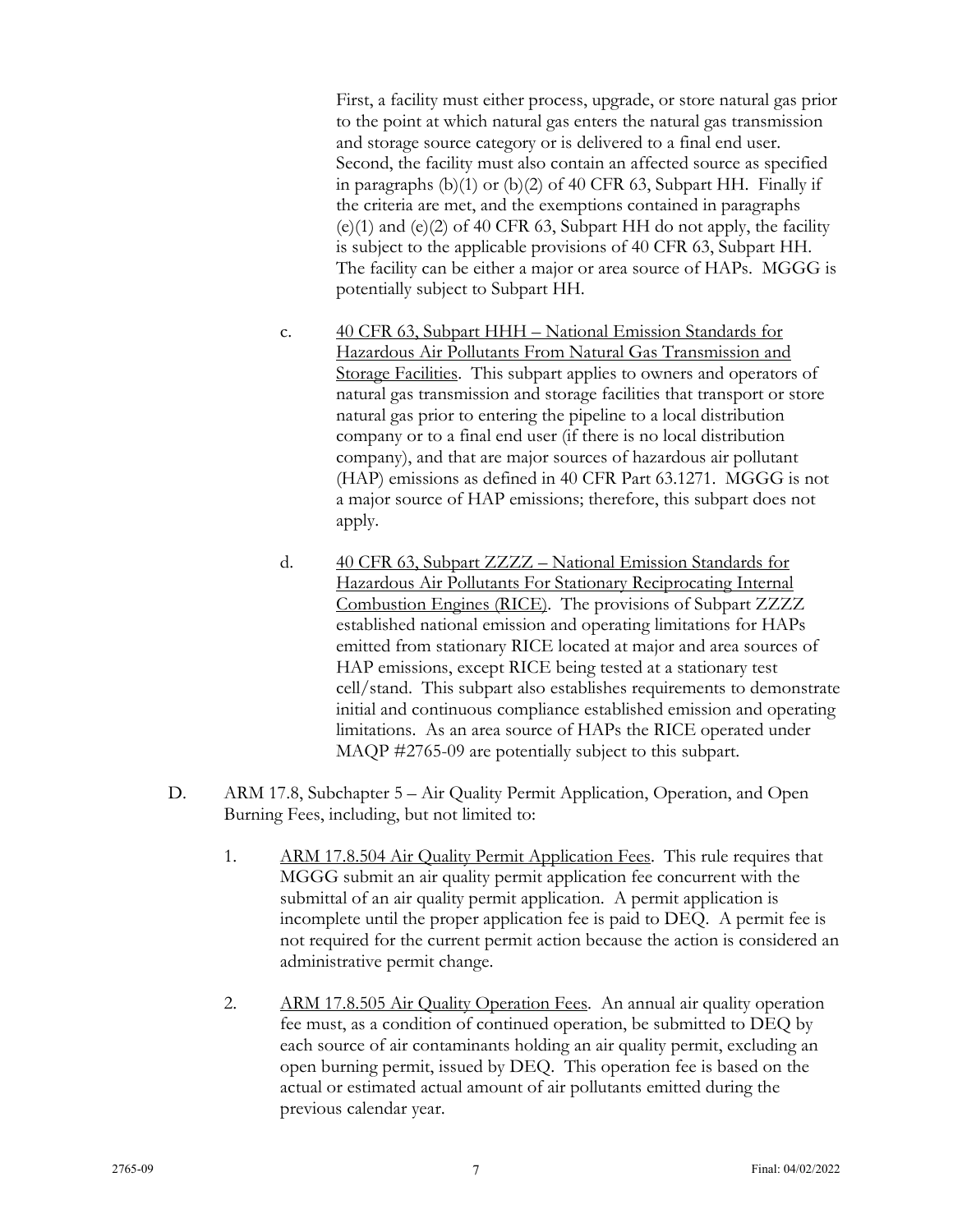An air quality operation fee is separate and distinct from an air quality permit application fee. The annual assessment and collection of the air quality operation fee, described above, shall take place on a calendar-year basis. DEQ may insert into any final permit issued after the effective date of these rules, such conditions as may be necessary to require the payment of an air quality operation fee on a calendar-year basis, including provisions that prorate the required fee amount.

- E. ARM 17.8, Subchapter 7 Permit, Construction, and Operation of Air Contaminant Sources, including, but not limited to:
	- 1. ARM 17.8.740 Definitions. This rule is a list of applicable definitions used in this subchapter, unless indicated otherwise in a specific subchapter.
	- 2. ARM 17.8.743 Montana Air Quality Permits--When Required. This rule requires a facility to obtain an air quality permit or permit alteration if they construct, alter or use any air contaminant sources that have the Potential to Emit (PTE) greater than 25 tons per year (tpy) of any pollutant. MGGG has a PTE greater than 25 tpy of oxides of nitrogen  $(NO<sub>x</sub>)$ ; therefore, an air quality permit is required.
	- 3. ARM 17.8.744 Montana Air Quality Permits--General Exclusions. This rule identifies the activities that are not subject to the Montana Air Quality Permit program.
	- 4. ARM 17.8.745 Montana Air Quality Permits—Exclusion for De Minimis Changes. This rule identifies the de minimis changes at permitted facilities that do not require a permit under the Montana Air Quality Permit Program.
	- 3. ARM 17.8.748 New or Modified Emitting Units--Permit Application Requirements. (1) This rule requires that a permit application be submitted prior to installation, alteration or use of a source. A permit application was not required for the current permit action because the permit change is considered an administrative amendment. (7) This rule requires that the applicant notify the public by means of legal publication in a newspaper of general circulation in the area affected by the application for a permit. An affidavit of publication of public notice was not required for the current permit action because the permit change is considered an administrative permit change.
	- 6. ARM 17.8.749 Conditions for Issuance or Denial of Permit. This rule requires that the permits issued by DEQ must authorize the construction and operation of the facility or emitting unit subject to the conditions in the permit and the requirements of this subchapter. This rule also requires that the permit must contain any conditions necessary to assure compliance with the Federal Clean Air Act (FCAA), the Clean Air Act of Montana, and rules adopted under those acts.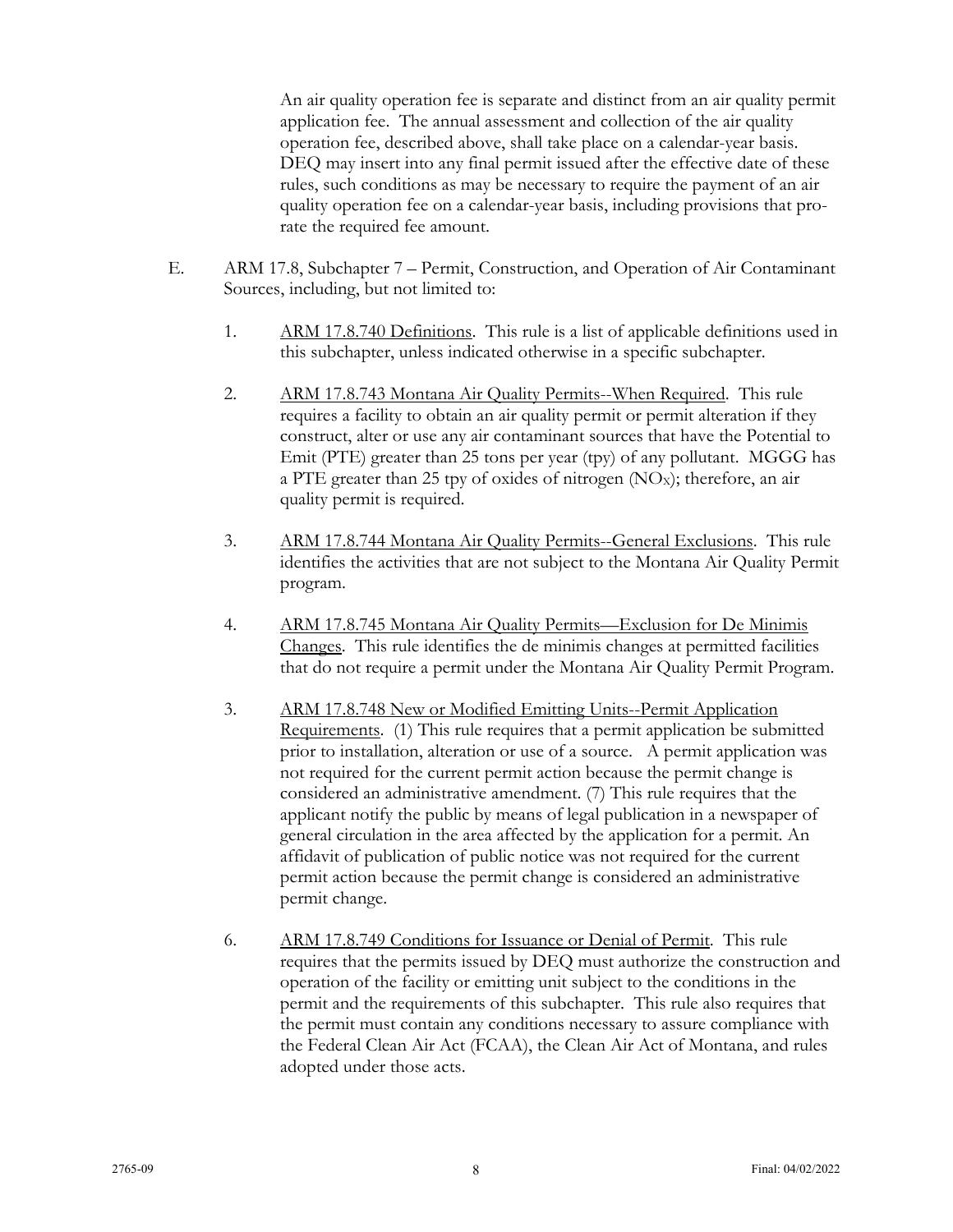- 7. ARM 17.8.752 Emission Control Requirements. This rule requires a source to install the maximum air pollution control capability that is technically practicable and economically feasible, except that BACT shall be utilized. The required BACT analysis is included in Section III of this permit analysis.
- 8. ARM 17.8.755 Inspection of Permit. This rule requires that air quality permits shall be made available for inspection by DEQ at the location of the source.
- 9. ARM 17.8.756 Compliance with Other Statutes and Rules. This rule states that nothing in the permit shall be construed as relieving MGGG of the responsibility for complying with any applicable federal or Montana statute, rule, or standard, except as specifically provided in ARM 17.8.740, *et seq*.
- 10. ARM 17.8.759 Public Review of Permit Applications. The rule describes DEQ's responsibilities for processing permit applications and making permit decisions on those permit applications that do not require the preparation of an environmental impact statement.
- 11. ARM 17.8.762 Duration of Permit. An air quality permit shall be valid until revoked or modified as provided in this subchapter, except that a permit issued prior to construction of a new or altered source may contain a condition providing that the permit will expire unless construction is commenced within the time specified in the permit, which in no event may be less than 1 year after the permit is issued.
- 12. ARM 17.8.763 Revocation of Permit. An air quality permit may be revoked upon written request of the permittee, or for violations of any requirement of the Clean Air Act of Montana, rules adopted under the Clean Air Act of Montana, the FCAA, rules adopted under the FCAA, or any applicable requirement contained in the Montana State Implementation Plan (SIP).
- 13. ARM 17.8.764 Administrative Amendment to Permit. An air quality permit may be amended for changes in any applicable rules and standards adopted by the Board of Environmental Review (Board) or changed conditions of operation at a source or stack that do not result in an increase of emissions as a result of those changed conditions. The owner or operator of a facility may not increase the facility's emissions beyond permit limits unless the increase meets the criteria in ARM 17.8.745 for a de minimis change not requiring a permit, or unless the owner or operator applies for and receives another permit in accordance with ARM 17.8.748, ARM 17.8.749, ARM 17.8.752, ARM 17.8.755, and ARM 17.8.756, and with all applicable requirements in ARM Title 17, Chapter 8, Subchapters 8, 9, and 10.
- 14. ARM 17.8.765 Transfer of Permit. This rule states that an air quality permit may be transferred from one person to another if written notice of Intent to Transfer, including the names of the transferor and the transferee, is sent to DEQ.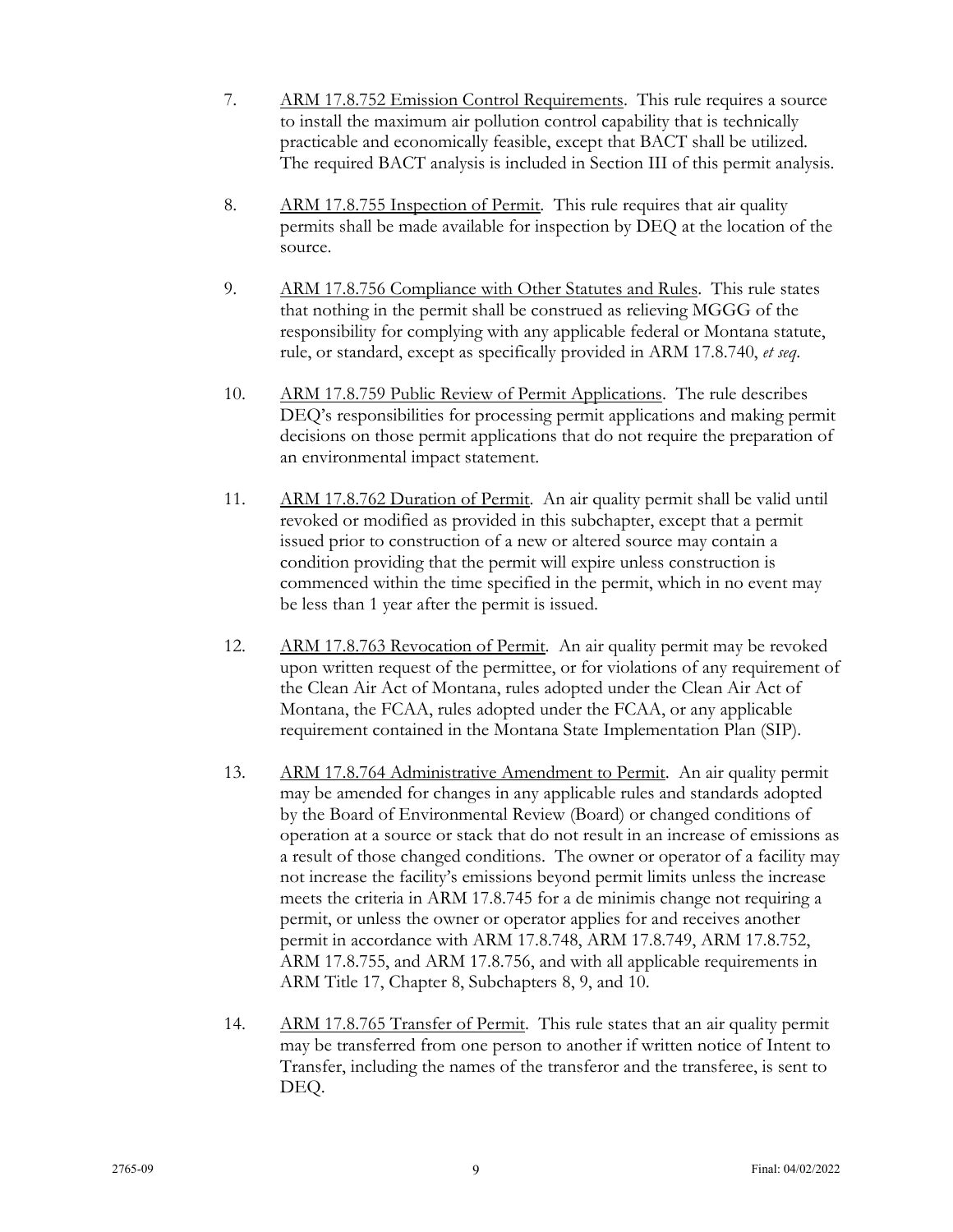- F. ARM 17.8, Subchapter 8 Prevention of Significant Deterioration of Air Quality, including, but not limited to:
	- 1. ARM 17.8.801 Definitions. This rule is a list of applicable definitions used in this subchapter.
	- 2. ARM 17.8.818 Review of Major Stationary Sources and Major Modification-- Source Applicability and Exemptions. The requirements contained in ARM 17.8.819 through ARM 17.8.827 shall apply to any major stationary source and any major modification with respect to each pollutant subject to regulation under the FCAA that it would emit, except as this subchapter would otherwise allow.

This facility is not a major stationary source since it is not a listed source and does not have a PTE greater than 250 tpy of any air pollutant (excluding fugitive emissions).

- G. ARM 17.8, Subchapter 12 Operating Permit Program Applicability, including, but not limited to:
	- 1. ARM 17.8.1201 Definitions. (23) Major Source under Section 7412 of the FCAA is defined as any stationary source having:
		- a.  $PTE > 100$  tpy of any pollutant;
		- b. PTE  $> 10$  tpy of any one HAP, or PTE  $> 25$  tpy of a combination of all HAPs, or lesser quantity as DEQ may establish by rule; or
		- c. PTE  $> 70$  tpy of particulate matter with an aerodynamic diameter of 10 microns or less ( $PM_{10}$ ) in a serious  $PM_{10}$  nonattainment area.
	- 2. ARM 17.8.1204 Air Quality Operating Permit Program Applicability. Title V of the FCAA Amendments of 1990, requires that all sources, as defined in ARM 17.8.1204 (1), obtain a Title V Operating Permit. In reviewing and issuing Air Quality Permit #2765-09 for MGGG, the following conclusions were made:
		- a. The facility's PTE is less than 100 tpy for all pollutants.
		- b. The facility's PTE is less than 10 tpy of any one HAP and less than 25 tpy of all HAPs.
		- c. This source is not located in a serious  $PM_{10}$  nonattainment area.
		- d. This facility is subject to current NESHAP standard (40 CFR 63, Subpart ZZZZ) and is potentially subject to (40 CFR 63, Subpart HH).
		- d. This facility is potentially subject to NSPS standard 40 CFR 60, Subpart JJJJ.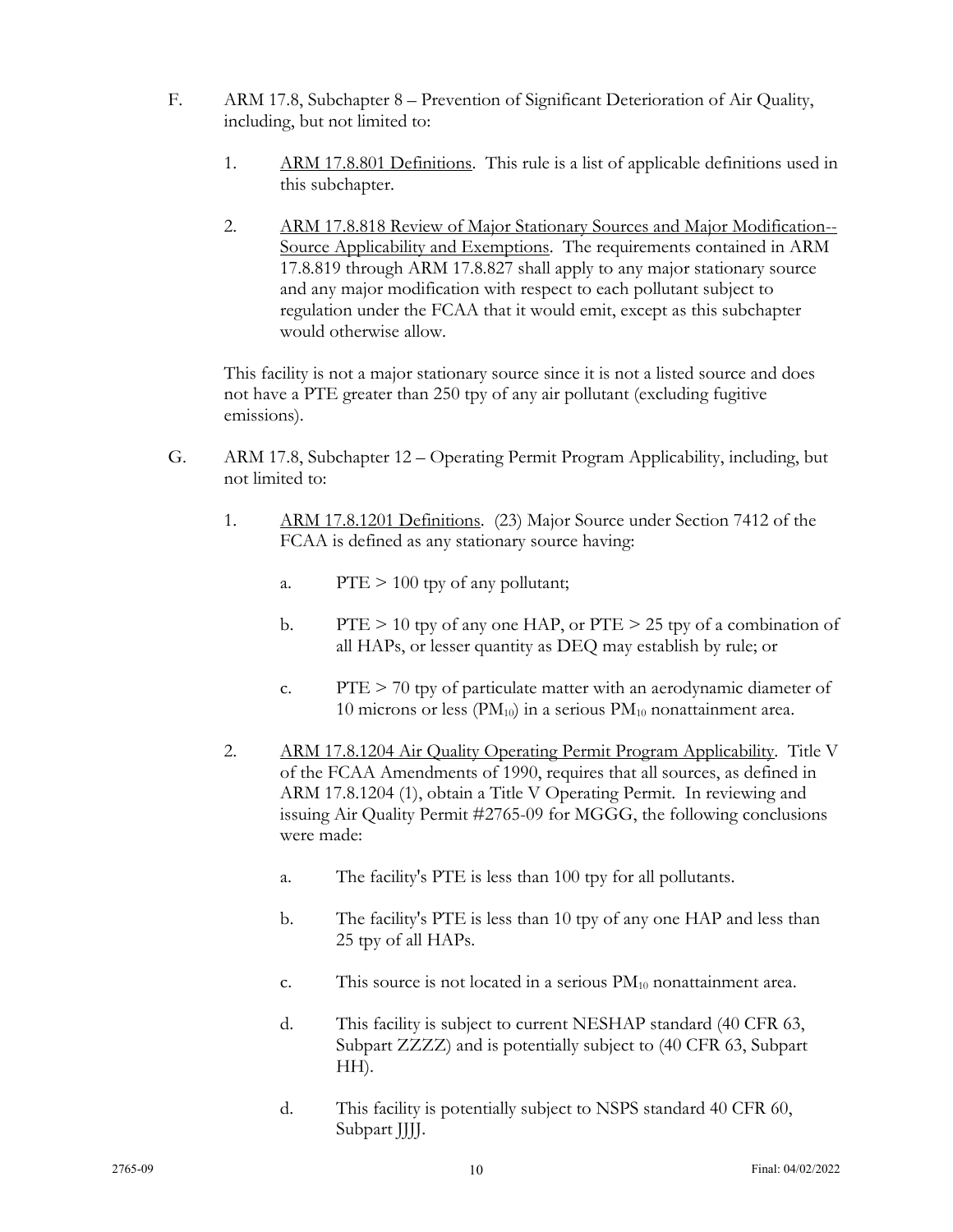- e. This source is not a Title IV affected source.
- f. This source is not a solid waste combustion unit.
- g. This source is not an EPA designated Title V source.

Based on these facts, DEQ determined that MGGG will be a minor source of emissions as defined under Title V.

#### III. BACT Determination

A BACT determination is required for each new or altered source. MGGG shall install on the new or altered source the maximum air pollution control capability, which is technically practicable and economically feasible, except that BACT shall be utilized. A BACT analysis is not required for the current permit action, because the change is considered an administrative amendment.

#### IV. Emission Inventory

|                                                                                                       |                                                                                                                                                                                                                                                                                                           |                                    |                                                                    | Tons/Year |       |            |       |
|-------------------------------------------------------------------------------------------------------|-----------------------------------------------------------------------------------------------------------------------------------------------------------------------------------------------------------------------------------------------------------------------------------------------------------|------------------------------------|--------------------------------------------------------------------|-----------|-------|------------|-------|
|                                                                                                       |                                                                                                                                                                                                                                                                                                           | PM                                 | $PM_{10}$                                                          | SOx       | NOx   | <b>VOC</b> | CO    |
| 360-bhp White Superior<br>6.95                                                                        |                                                                                                                                                                                                                                                                                                           |                                    | 0.12                                                               | 0.12      | 0.01  | 38.25      | 17.38 |
| 600-bhp White Superior<br>17.39                                                                       |                                                                                                                                                                                                                                                                                                           |                                    | 0.20                                                               | 0.20      | 0.01  | 11.61      | 5.78  |
| Olman Heath Reboiler                                                                                  |                                                                                                                                                                                                                                                                                                           | 0.00                               | 0.00                                                               | 0.00      | 0.07  | 0.01       | 0.01  |
| Heaters (3)                                                                                           |                                                                                                                                                                                                                                                                                                           | 0.01                               | 0.01                                                               | 0.00      | 0.12  | 0.01       | 0.02  |
| 80 MBtu/hr Little Giant Heater                                                                        |                                                                                                                                                                                                                                                                                                           | 0.002                              | 0.002                                                              | 0.00      | 0.04  | 0.00       | 0.01  |
| Total                                                                                                 |                                                                                                                                                                                                                                                                                                           | 0.332                              | 0.332                                                              | 0.02      | 50.09 | 23.18      | 24.38 |
| Altitude of engine:<br>Percent:<br>Calculation:<br>360-bhp White Superior                             | 4110 ft                                                                                                                                                                                                                                                                                                   |                                    | 89% (from manufacturer curve SC-8)<br>$0.89 * 360$ bhp = 320.4 bhp |           |       |            |       |
|                                                                                                       |                                                                                                                                                                                                                                                                                                           |                                    |                                                                    |           |       |            |       |
| Brake Horsepower:<br>Hours of operation:                                                              | $320 b$ hp                                                                                                                                                                                                                                                                                                | $8760 \frac{\text{hr}}{\text{yr}}$ |                                                                    |           |       |            |       |
| PM Emissions:<br><b>Emission Factor:</b><br>Control Efficiency:<br>Fuel Consumption:<br>Calculations: | 10.0 lb/10^6 {2-02-002-02, AFSSCC page 32}<br>$0.0\%$<br>8500 Btu/bhp-hr {Maximum Design}<br>8500 Btu/bhp-hr * 0.001 ft^3/Btu * 320.4 bhp * 8760 hr/yr =<br>23,856,984 ft^3/yr<br>23,856,984 ft <sup><math>\gamma</math></sup> 3/yr * 10 lb/10 $\gamma$ 6 ft $\gamma$ 3 gas * 0.0005 ton/lb = 0.12 ton/yr |                                    |                                                                    |           |       |            |       |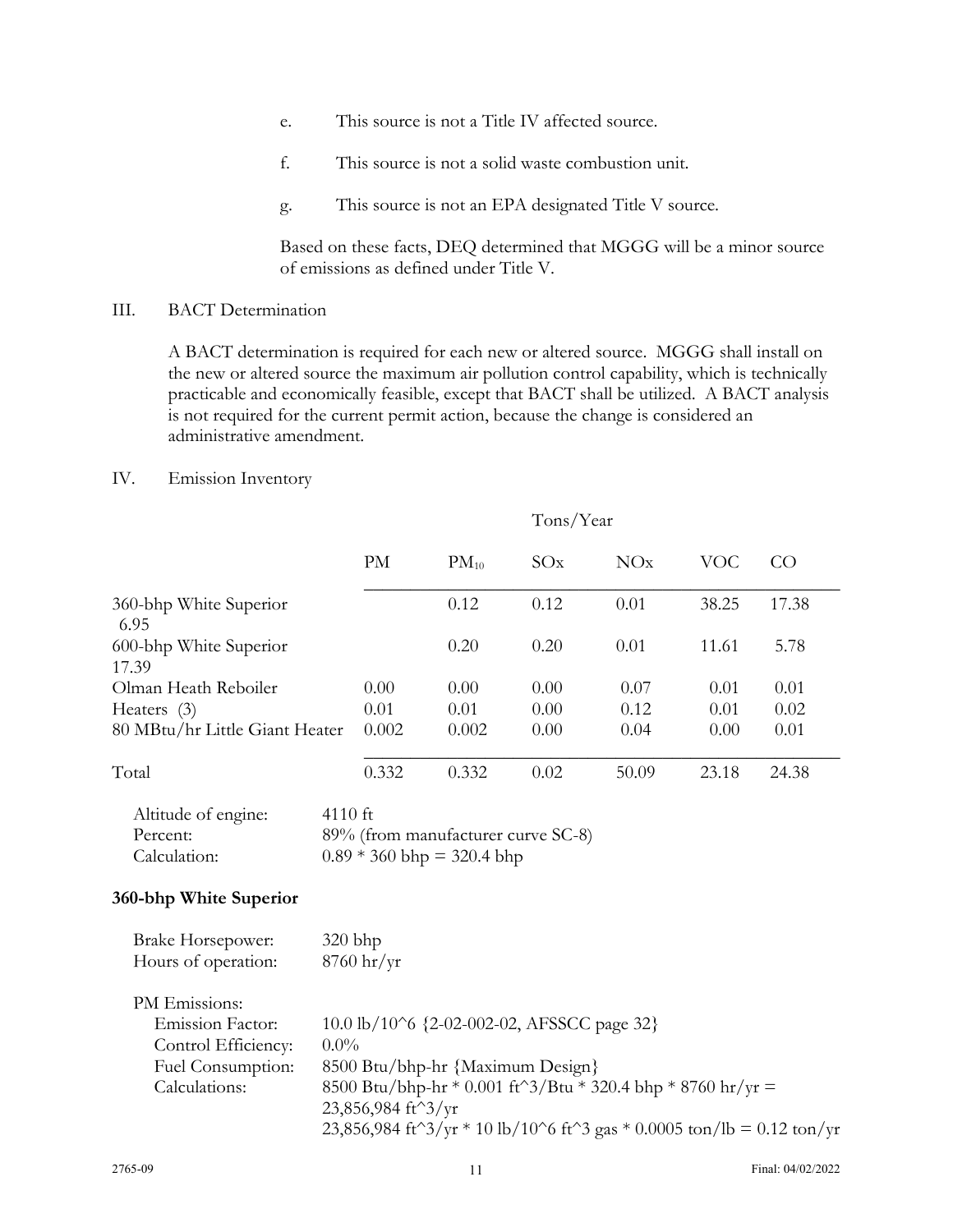| $PM_{10}$ Emissions:<br>Emission Factor:<br>Control Efficiency:<br>Fuel Consumption:<br>Calculations: | 10.0 lb/10^6 {2-02-002-02, AFSSCC page 32}<br>$0.0\%$<br>8500 Btu/bhp-hr {Maximum Design}<br>8500 Btu/bhp-hr * 0.001 ft^3/Btu * 320.4 bhp * 8760 hr/yr =<br>23,856,984 ft <sup>^3</sup> /yr<br>23,856,984 ft <sup><math>\gamma</math></sup> 3/yr * 10 lb/10 $\gamma$ 6 ft $\gamma$ 3 gas * 0.0005 ton/lb = 0.12 ton/yr                                           |
|-------------------------------------------------------------------------------------------------------|------------------------------------------------------------------------------------------------------------------------------------------------------------------------------------------------------------------------------------------------------------------------------------------------------------------------------------------------------------------|
| $NOx$ Emissions:                                                                                      | 11.00 gram/bhp-hr {AP-42, Table 3.2-1}                                                                                                                                                                                                                                                                                                                           |
| Emission factor:                                                                                      | 11.00 gram/bhp-hr * 360 bhp * 0.002205 lb/gram = 8.73 lb/hr                                                                                                                                                                                                                                                                                                      |
| Calculations:                                                                                         | 8.73 lb/hr * 8760 hr/yr * 1 ton/2000 lb = 38.25 ton/yr                                                                                                                                                                                                                                                                                                           |
| VOC Emissions:                                                                                        | 5.00 gram/bhp-hr {AP-42, Table 3.2-1}                                                                                                                                                                                                                                                                                                                            |
| Emission factor:                                                                                      | 5.00 gram/bhp-hr * 360 bhp* 0.002205 lb/gram = 3.97 lb/hr                                                                                                                                                                                                                                                                                                        |
| Calculations:                                                                                         | 3.97 lb/hr * 8760 hr/yr * 1 ton/2000 lb = 17.38 ton/yr                                                                                                                                                                                                                                                                                                           |
| CO Emissions:                                                                                         | 2.00 gram/bhp-hr {AP-42, Table 3.2-1}                                                                                                                                                                                                                                                                                                                            |
| Emission factor:                                                                                      | 2.00 gram/bhp-hr * 360 bhp * 0.002205 lb/gram = 1.59 lb/hr                                                                                                                                                                                                                                                                                                       |
| Calculations:                                                                                         | 1.59 lb/hr * 8760 hr/yr * 1 ton/2000 lb = 6.95 ton/yr                                                                                                                                                                                                                                                                                                            |
| $SOx$ Emissions:                                                                                      | 0.002 gram/bhp-hr ${AP-42, Table 3.2-1,9/85}$                                                                                                                                                                                                                                                                                                                    |
| Emission factor:                                                                                      | 0.002 gram/bhp-hr* 320.4 bhp* 0.002205 lb/gram = 0.0014 lb/hr                                                                                                                                                                                                                                                                                                    |
| Calculations:                                                                                         | $0.0014$ lb/hr * 8760 hr/yr * 1 ton/2000 lb = 0.01 ton/yr                                                                                                                                                                                                                                                                                                        |
| Altitude of engine:                                                                                   | 4110 ft                                                                                                                                                                                                                                                                                                                                                          |
| Percent                                                                                               | 89%                                                                                                                                                                                                                                                                                                                                                              |
| Calculation:                                                                                          | $0.89 * 600$ bhp = 534 bhp                                                                                                                                                                                                                                                                                                                                       |
| 600-bhp White Superior                                                                                |                                                                                                                                                                                                                                                                                                                                                                  |
| Brake Horsepower:                                                                                     | 534 bhp                                                                                                                                                                                                                                                                                                                                                          |
| Hours of operation:                                                                                   | $8760$ hr/yr                                                                                                                                                                                                                                                                                                                                                     |
| PM Emissions:<br><b>Emission Factor:</b><br>Control Efficiency:<br>Fuel Consumption:<br>Calculations: | 10.0 lb/10^6 {2-02-002-02, AFSSCC page 32}<br>$0.0\%$<br>8500 Btu/bhp-hr {Maximum Design}<br>8500 Btu/bhp-hr * 0.001 ft^3/Btu * 534 bhp * 8760 hr/yr =<br>39,761,640 ft <sup>^3</sup> /yr<br>39,761,640 ft <sup><math>\gamma</math></sup> 3/yr * 10 lb/10 <sup><math>\gamma</math></sup> 6 ft <sup><math>\gamma</math></sup> 3 gas * 0.0005 ton/lb = 0.20 ton/yr |
| $PM_{10}$ Emissions:<br><b>Emission Factor:</b><br>Control Efficiency:                                | 10.0 lb/10^6 {2-02-002-02, AFSSCC page 32}<br>$0.0\%$                                                                                                                                                                                                                                                                                                            |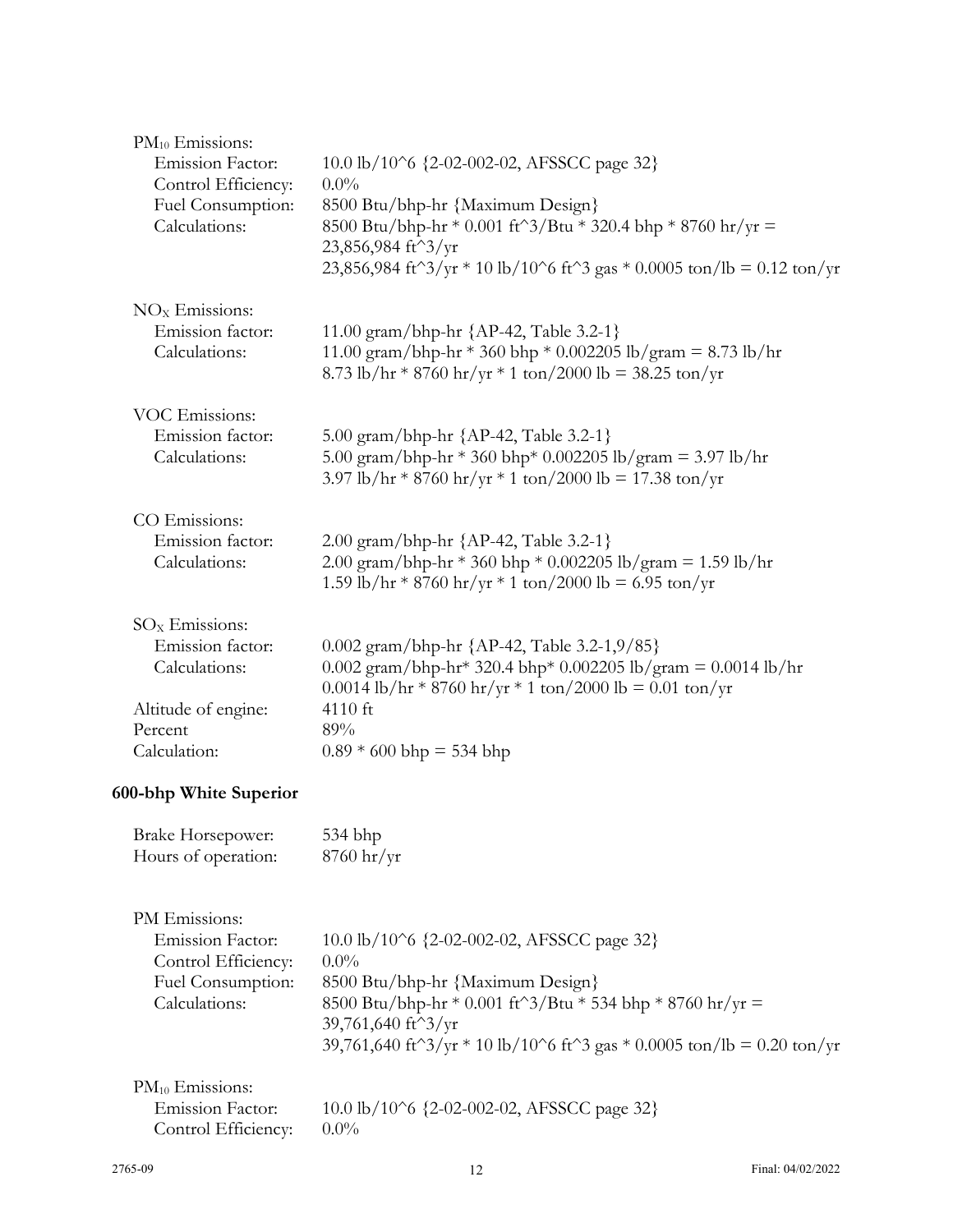| Fuel Consumption:<br>Calculations:                                                                   | 8500 Btu/bhp-hr {Maximum Design}<br>8500 Btu/bhp-hr * 0.001 ft^3/Btu * 534 bhp * 8760 hr/yr =<br>39,761,640 ft^3/yr<br>39,761,640 ft <sup><math>\gamma</math></sup> 3/yr * 10 lb/10 <sup><math>\gamma</math></sup> 6 ft <sup><math>\gamma</math></sup> 3 gas * 0.0005 ton/lb = 0.20 ton/yr |
|------------------------------------------------------------------------------------------------------|--------------------------------------------------------------------------------------------------------------------------------------------------------------------------------------------------------------------------------------------------------------------------------------------|
| $NOx$ Emissions:                                                                                     | 2.00 gram/bhp-hr {Manufacturer Design and BACT analysis}                                                                                                                                                                                                                                   |
| Emission factor:                                                                                     | 2.00 gram/bhp-hr * 600 bhp * 0.002205 lb/gram = 2.65 lb/hr                                                                                                                                                                                                                                 |
| Calculations:                                                                                        | 2.65 lb/hr * 8760 hr/yr * 1 ton/2000 lb = 11.61 ton/yr                                                                                                                                                                                                                                     |
| VOC Emissions:                                                                                       | 1.00 gram/bhp-hr {Manufacturer Design}                                                                                                                                                                                                                                                     |
| Emission factor:                                                                                     | 1.00 gram/bhp-hr * 600 bhp * 0.002205 lb/gram = 1.32 lb/hr                                                                                                                                                                                                                                 |
| Calculations:                                                                                        | 1.32 lb/hr * 8760 hr/yr * 1 ton/2000 lb = 5.78 ton/yr                                                                                                                                                                                                                                      |
| CO Emissions:                                                                                        | 3.00 gram/bhp-hr {manufacturer Design}                                                                                                                                                                                                                                                     |
| Emission factor:                                                                                     | 3.00 gram/bhp-hr * 600 bhp * 0.002205 lb/gram = 3.97 lb/hr                                                                                                                                                                                                                                 |
| Calculations:                                                                                        | 3.97 lb/hr * 8760 hr/yr * 1 ton/2000 lb = 17.39 ton/yr                                                                                                                                                                                                                                     |
| $SOx$ Emissions:                                                                                     | 0.002gram/bhp-hr {AP-42, Table 3.2-1,9/85}                                                                                                                                                                                                                                                 |
| Emission factor:                                                                                     | 0.002 gram/bhp-hr * 534 bhp * 0.002205 lb/gram = 0.0024 lb/hr                                                                                                                                                                                                                              |
| Calculations:                                                                                        | 0.0024 lb/hr * 8760 hr/yr * 1 ton/2000 lb = 0.01 ton/yr                                                                                                                                                                                                                                    |
| <b>Olman Heath Reboiler</b>                                                                          |                                                                                                                                                                                                                                                                                            |
| PM Emissions<br><b>Emission Factor:</b><br>Control Efficiency:<br>Fuel Consumption:<br>Calculations: | $5.00 \text{ lb} / 10^6$ {AP-42, 1.4-1}<br>$0.00\%$<br>150.00 MBtu/hr {AP-42, Table 3.2-1}<br>150.00 MBtu/hr * 1000 Btu/MBtu * 0.001 ft^3/Btu * 5 lb/10^6 ft^3<br>$\text{gas} = 0.0008 \text{ lb/hr}$<br>0.0008 lb/hr * 8760 hr/yr * 0.0005 ton/lb = 0.00 ton/yr                           |

PM<sub>10</sub> Emissions:

| Emission Factor:    | $5.00 \text{ lb} / 10^6$ {AP-42, 1.4-1}                          |
|---------------------|------------------------------------------------------------------|
| Control Efficiency: | $0.00\%$                                                         |
| Fuel Consumption:   | 150.00 MBtu/hr {AP-42, Table 3.2-1}                              |
| Calculations:       | 150.00 MBtu/hr * 1000 Btu/MBtu * 0.001 ft^3/Btu * 5 lb/10^6 ft^3 |
|                     | $\text{gas} = 0.0008 \text{ lb/hr}$                              |
|                     | 0.0008 lb/hr * 8760 hr/yr * 0.0005 ton/lb = 0.00 ton/yr          |
|                     |                                                                  |

| $NOx$ Emissions:    |                                                                              |
|---------------------|------------------------------------------------------------------------------|
| Emission Factor:    | 100.00 lb/10^6 ${AP-42, 1.4-1}$                                              |
| Control Efficiency: | $0.00\%$                                                                     |
| Fuel Consumption:   | 150.00 MBtu/hr {AP-42, Table 3.2-1}                                          |
| Calculations:       | $150.00$ MBtu/hr * 1000 Btu/MBtu * 0.001 ft $3/B$ tu * 100 lb/10 $\degree$ 6 |
|                     | ft <sup><math>\gamma</math></sup> 3 gas = 0.0150 lb/hr                       |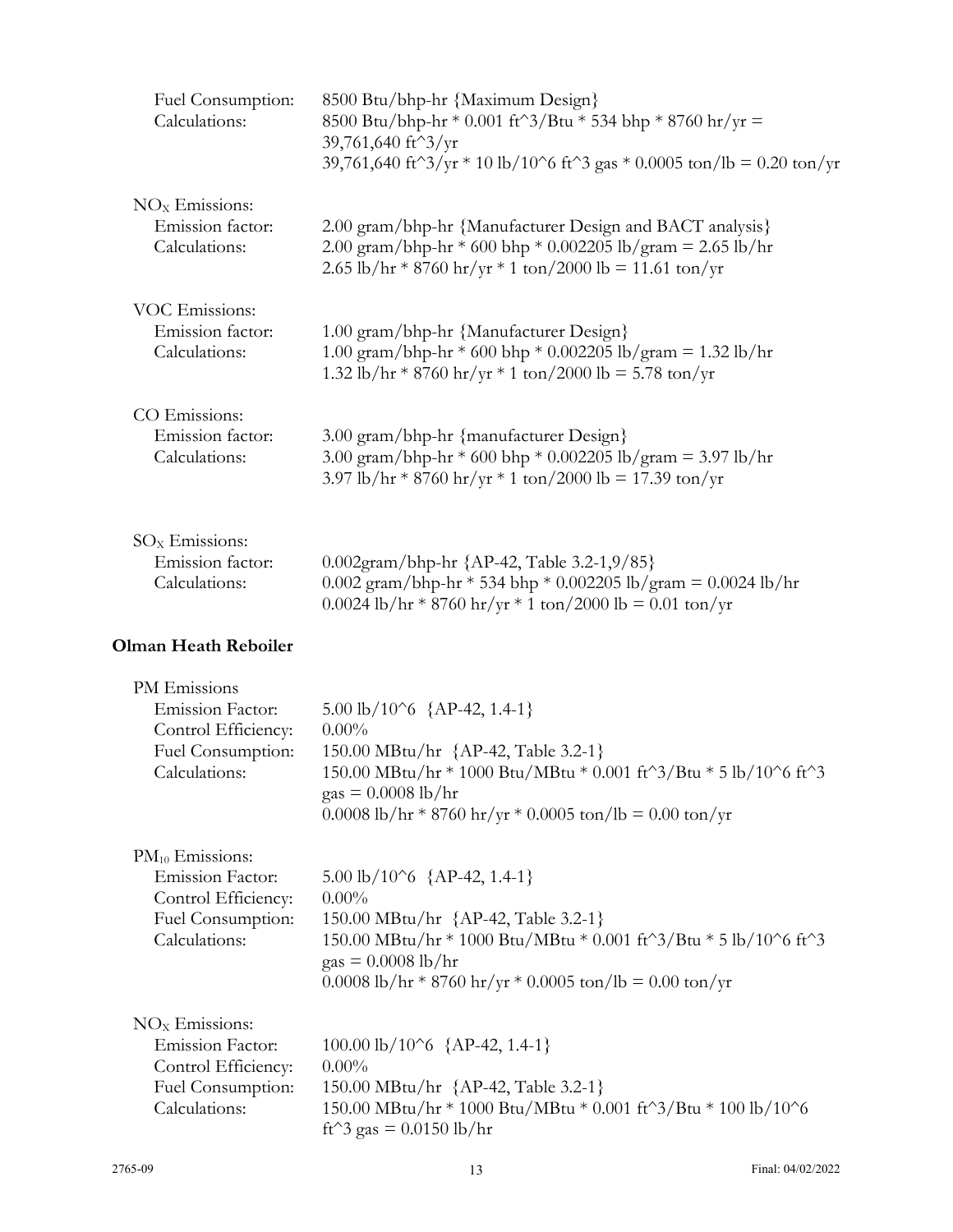| <b>VOC Emissions:</b><br><b>Emission Factor:</b><br>Control Efficiency:<br>Fuel Consumption:<br>Calculations: | 8.00 lb/10^6 ${AP-42, 1.4-1}$<br>$0.00\%$<br>150.00 MBtu/hr {AP-42, Table 3.2-1}<br>150.00 MBtu/hr * 1000 Btu/MBtu * 0.001 ft^3/Btu * 8 lb/10^6 ft^3<br>$\text{gas} = 0.0012 \text{ lb/hr}$<br>$0.0012$ lb/hr * 8760 hr/yr * 0.0005 ton/lb = 0.01 ton/yr                           |
|---------------------------------------------------------------------------------------------------------------|------------------------------------------------------------------------------------------------------------------------------------------------------------------------------------------------------------------------------------------------------------------------------------|
| CO Emissions:<br><b>Emission Factor:</b><br>Control Efficiency:<br>Fuel Consumption:<br>Calculations:         | $20.00 \text{ lb}/10^6 \text{ } \{\text{AP-42}, 1.4-1\}$<br>$0.00\%$<br>150.00 MBtu/hr {AP-42, Table 3.2-1}<br>150.00 MBtu/hr * 1000 Btu/MBtu * 0.001 ft^3/Btu * 20 lb/10^6 ft^3<br>$\text{gas} = 0.0030 \text{ lb/hr}$<br>0.0030 lb/hr * 8760 hr/yr * 0.0005 ton/lb = 0.01 ton/yr |
| $SOx$ Emissions:<br>Emission Factor:<br>Control Efficiency:<br>Fuel Consumption:<br>Calculations:             | $0.60 \text{ lb}/10^6 \text{ } \{\text{AP-42}, 1.4-1\}$<br>$0.00\%$<br>50.00 MBtu/hr {AP-42, Table 3.2-1}<br>150.00 MBtu/hr * 1000 Btu/MBtu * 0.001 ft^3/Btu * 0.6 lb/10^6 ft^3<br>$\text{gas} = 0.0001 \text{ lb/hr}$<br>0.0001 lb/hr * 8760 hr/yr * 0.0005 ton/lb = 0.00 ton/yr  |
| Heaters (3)                                                                                                   |                                                                                                                                                                                                                                                                                    |
| PM Emissions<br>Emission Factor:<br>Control Efficiency:<br>Fuel Consumption:<br>Calculations:                 | 5.00 lb/10^6 $\{AP-42, 1.4-1\}$<br>$0.00\%$<br>270.00 MBtu/hr {Information from Company}<br>270.00 MBtu/hr * 1000 Btu/MBtu * 0.001 ft^3/Btu * 5 lb/10^6 ft^3<br>$gas = 0.0014$ lb/hr<br>$0.0014$ lb/hr * 8760 hr/yr * 0.0005 ton/lb = 0.01 ton/yr                                  |

PM<sub>10</sub> Emissions:

| Emission Factor:    | $5.00 \text{ lb} / 10^6$ {AP-42, 1.4-1}                                                |
|---------------------|----------------------------------------------------------------------------------------|
| Control Efficiency: | $0.00\%$                                                                               |
| Fuel Consumption:   | 270.00 MBtu/hr {Information from Company}                                              |
| Calculations:       | 270.00 MBtu/hr $*$ 1000 Btu/MBtu $*$ 0.001 ft $3/B$ tu $*$ 5 lbs/10 $\degree$ 6 ft $3$ |
|                     | $\text{gas} = 0.0014 \text{ lb/hr}$                                                    |
|                     | $0.0014$ lb/hr * 8760 hr/yr * 0.0005 ton/lb = 0.01 ton/yr                              |
|                     |                                                                                        |

| $NOx$ Emissions:        |                                                                                         |
|-------------------------|-----------------------------------------------------------------------------------------|
| <b>Emission Factor:</b> | 100.00 lb/10^6 ${AP-42, 1.4-1}$                                                         |
| Control Efficiency:     | $0.00\%$                                                                                |
| Fuel Consumption:       | 270.00 MBtu/hr {Information from Company}                                               |
| Calculations:           | $270.00$ MBtu/hr * 1000 Btu/MBtu * 0.001 ft $\frac{3}{B}$ tu * 100 lb/10 $\frac{6}{10}$ |
|                         | ft^3 gas = $0.0270$ lb/hr                                                               |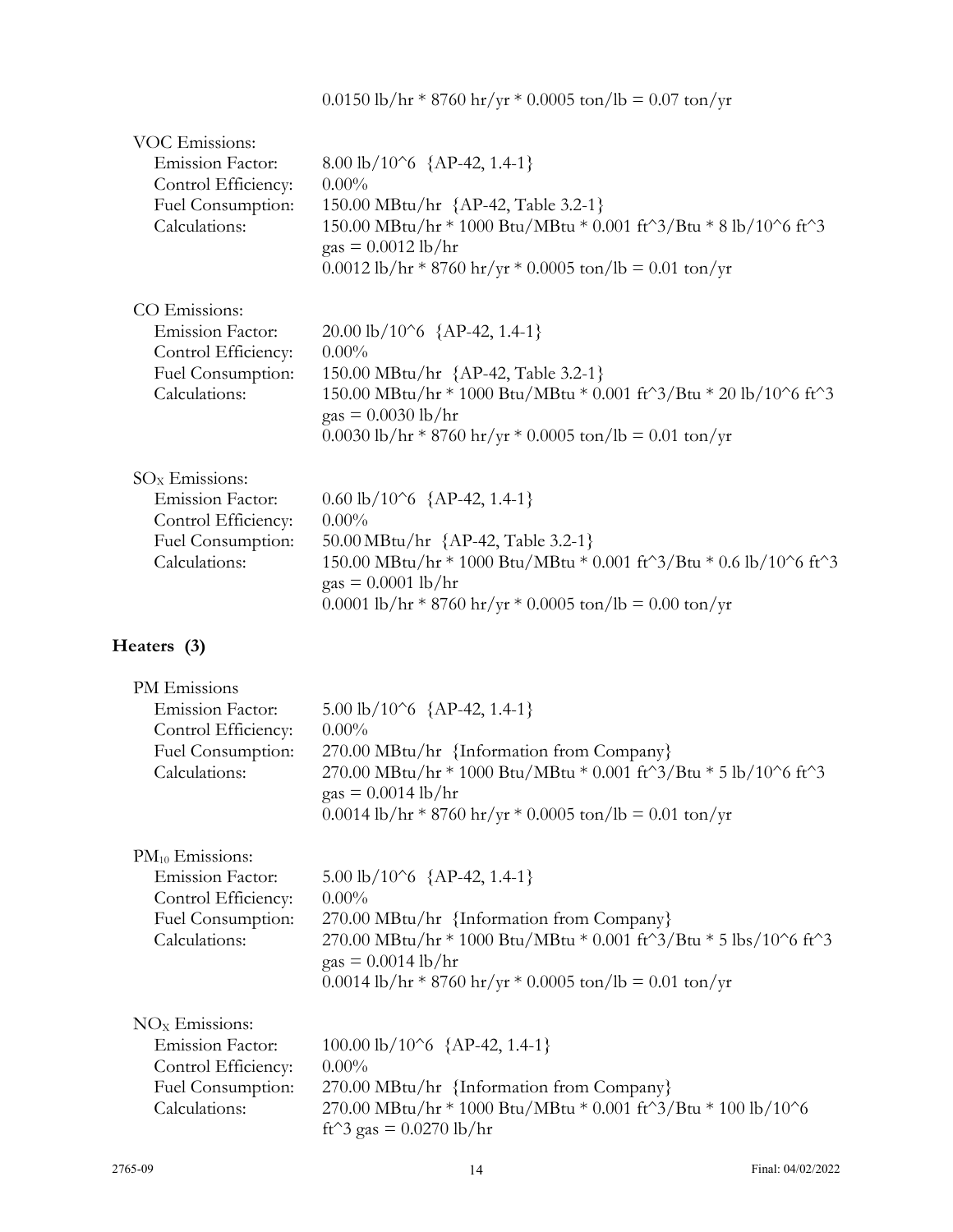|  |  | $0.0270$ lb/hr * 8760 hr/yr * 0.0005 ton/lb = 0.12 ton/yr |  |  |
|--|--|-----------------------------------------------------------|--|--|
|--|--|-----------------------------------------------------------|--|--|

| VOC Emissions:          |                                                                                                                          |
|-------------------------|--------------------------------------------------------------------------------------------------------------------------|
| <b>Emission Factor:</b> | 8.00 lb/10^6 ${AP-42, 1.4-1}$                                                                                            |
| Control Efficiency:     | $0.00\%$                                                                                                                 |
| Fuel Consumption:       | 270.00 MBtu/hr {Information from Company}                                                                                |
| Calculations:           | $270.00$ MBtu/hr * 1000 Btu/MBtu * 0.001 ft^3/Btu * 8 lb/10^6 ft^3<br>$\text{gas} = 0.0022 \text{ lb/hr}$                |
|                         | $0.0022$ lb/hr * 8760 hr/yr * 0.0005 ton/lb = 0.01 ton/yr                                                                |
| CO Emissions:           |                                                                                                                          |
| <b>Emission Factor:</b> | $20.00 \text{ lb} / 10^6$ {AP-42, 1.4-1}                                                                                 |
| Control Efficiency:     | $0.00\%$                                                                                                                 |
| Fuel Consumption:       | 270.00 MBtu/hr {Information from Company}                                                                                |
| Calculations:           | 270.00 MBtu/hr * 1000 Btu/MBtu * 0.001 ft^3/Btu * 20 lb/10^6 ft^3<br>$\text{gas} = 0.0054 \text{ lb/hr}$                 |
|                         | $0.0054$ lb/hr * 8760 hr/yr * 0.0005 ton/lb = 0.02 ton/yr                                                                |
| $SOx$ Emissions:        |                                                                                                                          |
| <b>Emission Factor:</b> | $0.6.00 \text{ lb} / 10^6 \text{ } \{\text{AP-42}, 1.4-1\}$                                                              |
| Control Efficiency:     | $0.00\%$                                                                                                                 |
| Fuel Consumption:       | 270.00 MBtu/hr {Information from Company}                                                                                |
| Calculations:           | 270.00 MBtu/hr * 1000 Btu/MBtu * 0.001 ft $3/B$ tu * 0.6 lb/10 $\degree$ 6 ft $3$<br>$\text{gas} = 0.0002 \text{ lb/hr}$ |
|                         | 0.0002 lb/hr * 8760 hr/yr * 0.0005 ton/lb = 0.00 ton/yr                                                                  |

# **80 MBtu/hr Little Giant Heater (80 MBtu converted to .08 MMbtu for Emission Inventory calculations)**

| Fuel Consumption:<br>Hours of operation:                                               | 0.08 MMBtu/hr {Information from Company}<br>$8,760$ hr/yr                                                                                                                                            |
|----------------------------------------------------------------------------------------|------------------------------------------------------------------------------------------------------------------------------------------------------------------------------------------------------|
| PM Emissions<br><b>Emission Factor:</b><br>Control Efficiency:<br>Calculations:        | 7.6 lb/MMScf {AP-42, Chapter 1, Table 1.4-2, 7/98}<br>$0.0\%$<br>0.08 MMBtu/hr * 0.001 MMScf/MMBtu * 8,760 hr/yr =<br>.7008MMScf/yr<br>.7008 MMScf/yr * 7.6 lb/MMScf * 0.0005 ton/lb = 0.002 ton/yr  |
| $PM_{10}$ Emissions<br><b>Emission Factor:</b><br>Control Efficiency:<br>Calculations: | 7.6 lb/MMScf {AP-42, Chapter 1, Table 1.4-2, 7/98}<br>$0.0\%$<br>0.08 MMBtu/hr * 0.001 MMScf/MMBtu * 8,760 hr/yr = .7008<br>MMScf/yr<br>.7008 MMScf/yr * 7.6 lb/MMScf * 0.0005 ton/lb = 0.002 ton/yr |
| $\overline{\text{NO}_x}$ Emissions<br>Emission Factor:<br>Control Efficiency:          | 100 lb/MMScf {AP-42, Chapter 1, Table 1.4-1, 7/98}<br>$0.0\%$                                                                                                                                        |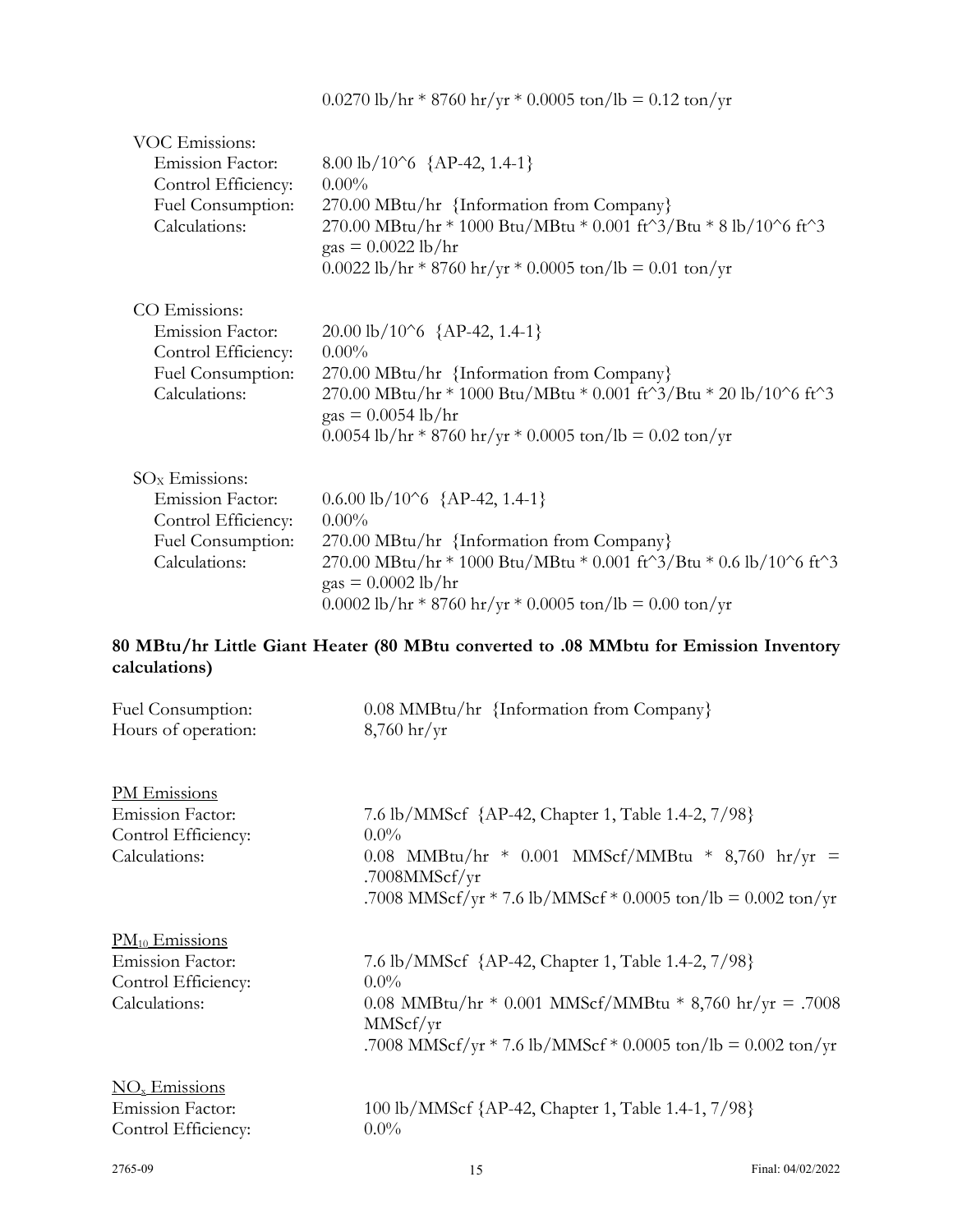| Calculations:                                                                           | 0.08 MMBtu/hr * 0.001 MMScf/MMBtu * 8,760 hr/yr = .7008<br>MMScf/yr<br>.7008 MMScf/yr * 100 lb/MMScf * 0.0005 ton/lb = 0.04 ton/yr                                                                      |
|-----------------------------------------------------------------------------------------|---------------------------------------------------------------------------------------------------------------------------------------------------------------------------------------------------------|
| <b>VOC Emissions</b><br><b>Emission Factor:</b><br>Control Efficiency:<br>Calculations: | 5.5 lb/MMScf {AP-42, Chapter 1, Table 1.4-2, 7/98}<br>$0.0\%$<br>0.08 MMBtu/hr * 0.001 MMScf/MMBtu * 8,760 hr/yr = .7008<br>MMScf/yr<br>.7008 MMScf/yr $*$ 5.5 lb/MMScf $*$ 0.0005 ton/lb = 0.00 ton/yr |
| CO Emissions<br><b>Emission Factor:</b><br>Control Efficiency:<br>Calculations:         | 40 lb/MMScf {AP-42, Chapter 1, Table 1.4-1, 7/98}<br>$0.0\%$<br>0.08 MMBtu/hr * 0.001 MMScf/MMBtu * 8,760 hr/yr = .7008<br>MMScf/yr<br>.7008 MMScf/yr * 40 lb/MMScf * 0.0005 ton/lb = 0.01 ton/yr       |
| $SO2$ Emissions<br><b>Emission Factor:</b><br>Control Efficiency:<br>Calculations:      | 0.6 lb/MMBtu {AP-42, Chapter 1, Table 1.4-2, 7/98}<br>$0.0\%$<br>0.08 MMBtu/hr * 0.001 MMScf/MMBtu * 8,760 hr/yr = .7008<br>MMScf/yr<br>.7008 MMScf/yr $*$ 0.6 lb/MMScf $*$ 0.0005 ton/lb = 0.00 ton/yr |

## V. Existing Air Quality

MAQP #2765-09 allows the continued operation of a natural gas compressor station and associated equipment to be located in the SW $\frac{1}{4}$  of the SE $\frac{1}{4}$  of Section 33, Township 36 North, Range 5 West, in Glacier County, Montana. DEQ believes that the amount of controlled emissions generated by this project will not exceed any set ambient air quality standard.

VI. Ambient Air Impact Analysis

DEQ determined that the impacts from this permitting action will be minor. DEQ believes it will not cause or contribute to a violation of any ambient air quality standard.

VII. Taking or Damaging Implication Analysis

As required by 2-10-105, MCA, DEQ conducted a private property taking and damaging assessment and determined there are no taking or damaging implications.

| <b>YES</b> | <b>NO</b> |                                                                                              |
|------------|-----------|----------------------------------------------------------------------------------------------|
| Χ          |           | 1. Does the action pertain to land or water management or environmental regulation           |
|            |           | affecting private real property or water rights?                                             |
|            |           | 2. Does the action result in either a permanent or indefinite physical occupation of private |
|            |           | property?                                                                                    |
|            |           | 3. Does the action deny a fundamental attribute of ownership? (ex.: right to exclude others, |